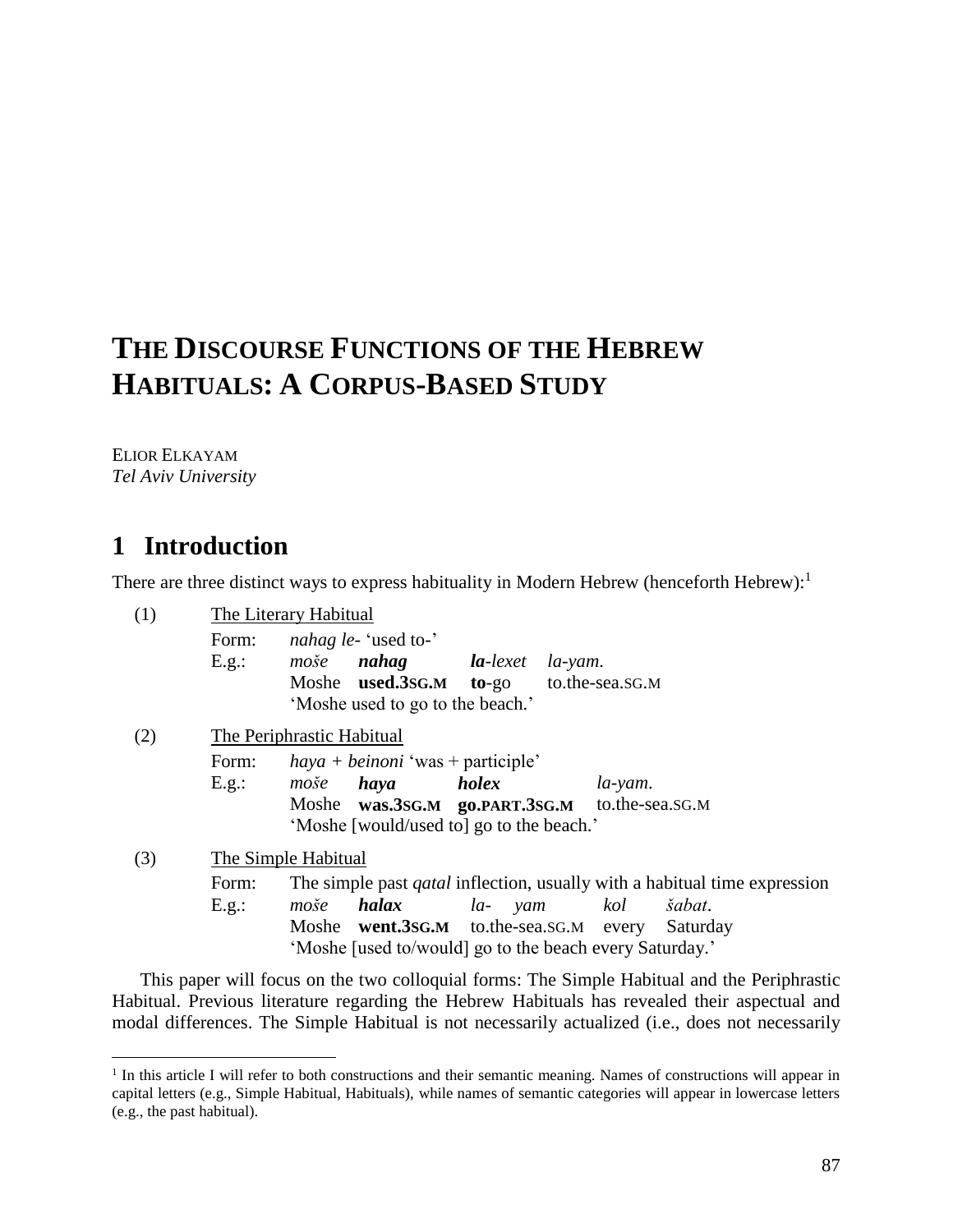refer to a realis event), nor is it exclusive to the past (i.e., the denoted habit can still occur at the time of speech). In comparison, the Periphrastic Habitual is necessarily actualized and limited to the past (Rosén, 1977; Doron, 2006; Boneh and Doron, 2008, 2010; among others).

No study so far has aimed at revealing the predictive factors for speakers' choice of one habitual over the other. This study is the first corpus-based study conducted on the Hebrew Habituals. It aims to reveal how the Simple and the Periphrastic Habituals interact in discourse. This will be done by examining the link between the semantic (conceptual) meaning of the Habituals and their communicative (discourse) meanings.

The corpus results show that when the Simple and Periphrastic Habituals are used sequentially in discourse, the Simple Habitual serves to mark the beginning of a **new episode** of discourse, which introduces a new subject, a tense/aspect shift, and sometimes a new place. Periphrastic Habituals, on the other hand, are used to refer to habitual events which make up the episodic habit expressed by the Simple Habitual. This **eventive habit** is used to **elaborate** on the episodic habit introduced by the Simple Habitual. These discourse functions explain the **dispositional** property of the Simple Habitual, as well as the **imperfective** interpretation of the Periphrastic Habitual.

In this introduction, I will begin by reviewing and elaborating on the current literature on the Hebrew Habituals (§1.1), continue with presenting the research questions the current study deals with (§1.2), and finish with presenting the theoretical framework that will guide this research (§1.3). §2 will present the corpus analysis and its results. In §3, I will argue for the discourse functions of the Habituals. Conclusions and final remarks will be presented in §4.

#### **1.1 Introduction to the Hebrew Habituals**

In this paper, I adopt Comrie's (1976) definition of the past habitual (henceforth 'habitual') as a situation which occurs customarily on different occasions and is used to characterize a period of time in the (often) remote past. Hebrew, like English, Spanish, and other languages, has more than one form to express habituality. In this study, I will focus on two of the colloquial habitual forms: The Periphrastic Habitual (composed of *haya* 'was' *+* participle) and the Simple Habitual (expressed by the *qatal* inflection). The following are examples of the two Habituals, taken from Boneh and Doron (2008:(1a)-(1b)):

(4) The Simple Habitual

|                                    | yael <b>nas'a</b> | la- avoda ba- otobus.                                    |  |  |  |  |  |
|------------------------------------|-------------------|----------------------------------------------------------|--|--|--|--|--|
|                                    |                   | Yael <b>drove.3sG.F</b> to.the-work.sG.F in.the-bus.sG.M |  |  |  |  |  |
| 'Yael <b>went</b> to work by bus.' |                   |                                                          |  |  |  |  |  |

(5) The Periphrastic Habitual

| yael <b>hayta</b> |                                          | <b>nosa'at</b> la- avoda ba- otobus.                         |  |
|-------------------|------------------------------------------|--------------------------------------------------------------|--|
|                   |                                          | Yael was.3SG.F go.PART.SG.F to.the-work.SG.F in.the-bus.SG.M |  |
|                   | 'Yael <b>used to go</b> to work by bus.' |                                                              |  |

Rosén (1977, 1985) notes that the Simple Habitual (4) is ambiguous, i.e., it can be interpreted as punctual (in which case Yael went to work by bus on a particular occasion) or as habitual (in which case Yael was accustomed to going to work by bus during a certain period of time). The Periphrastic Habitual in (5), on the other hand, is restricted to the habitual interpretation, i.e., it has no punctual interpretation whatsoever.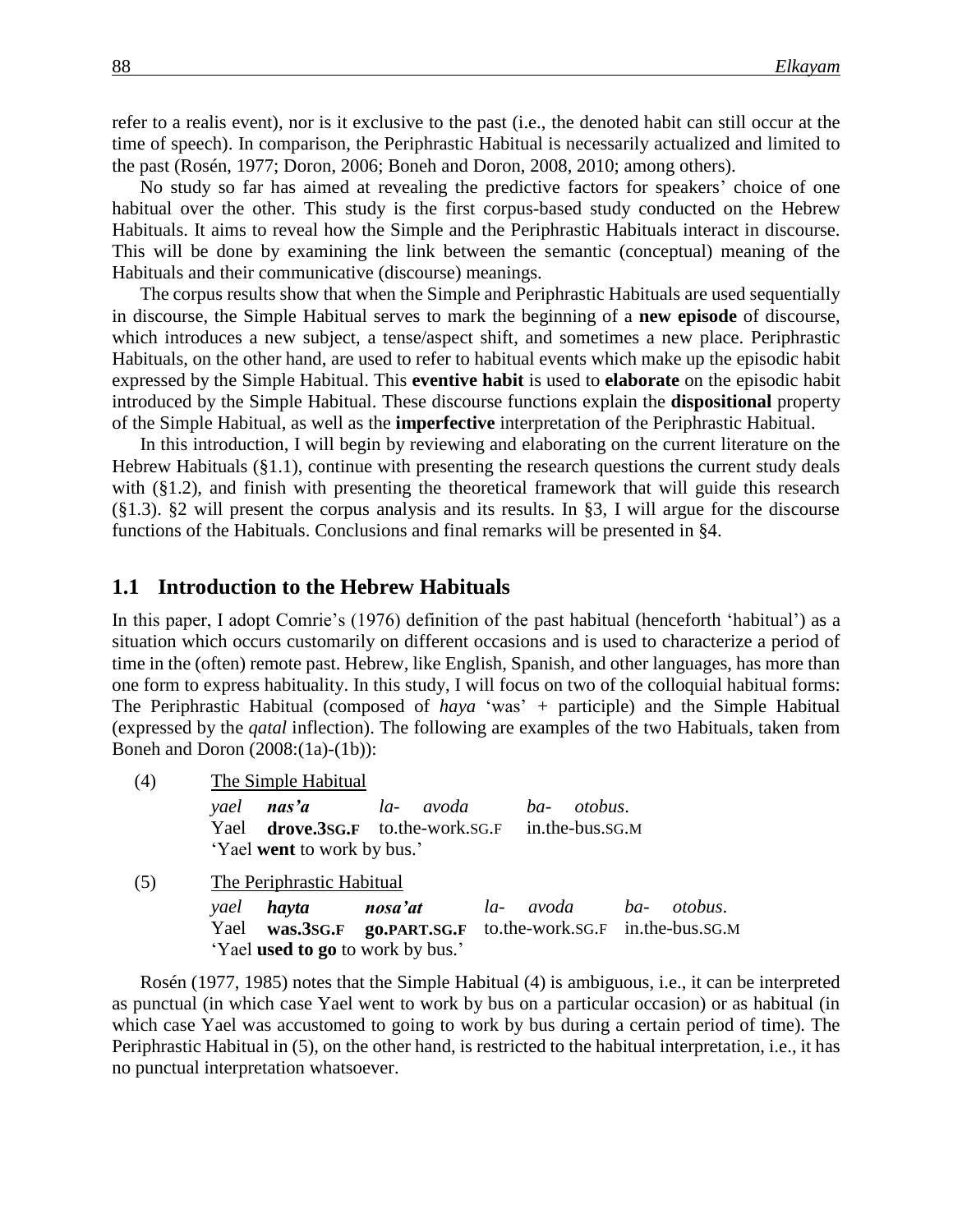In line with the traditional view of habituality (e.g., Comrie, 1976; Bybee, Perkins, and Pagliuca, 1994), Boneh and Doron (2008) view the Periphrastic Habitual as an **imperfective** event.<sup>2</sup> As evidence, they provide an example in which it overlaps with another (punctual) event:

| (6) | kše-higati                       | la- arec                                                         |  | yael <b>hayta</b> | nosa'at                          |  |  |  |
|-----|----------------------------------|------------------------------------------------------------------|--|-------------------|----------------------------------|--|--|--|
|     |                                  | when-arrived.1sG to.the-country.sG.F Yael was.3SG.F go.PART.SG.F |  |                   |                                  |  |  |  |
|     | avoda ba-otobus,<br>$la$ -       |                                                                  |  |                   |                                  |  |  |  |
|     | to.the-work.sG.F in.the-bus.sG.M |                                                                  |  |                   |                                  |  |  |  |
|     |                                  | 'When I arrived in Israel, Yael used to go to work by bus.'      |  |                   |                                  |  |  |  |
|     |                                  |                                                                  |  |                   | (Boneh and Doron, $2008:(16b)$ ) |  |  |  |

In example (6), Yael's habit of going to work by bus was already taking place by the time the speaker arrived in Israel. In other words, the speaker's arrival in the country takes place at a certain point within the **period of time** during which Yael went to work by bus. In comparison, the Simple Habitual is ambiguous between two readings, an overlap reading and a consecutive reading:

(7) *kše- higati la- arec yael nas'a la- avoda* when-arrived.1SG to.the.country.SG.F Yael **went.3SG.F** to.the-work.SG.F *ba- otobus*. in.the-bus.SG.M 'When I arrived in Israel, Yael **went** to work by bus.'

(Boneh and Doron, 2008:(16a))

In (7), there is an additional possible reading in which Yael went to work by bus after the speaker arrived in Israel. Thus, the Periphrastic Habitual is more imperfective than the Simple Habitual because it has only an overlap reading.

However, Boneh and Doron (2010) rightly assert that the aspectual property of imperfectivity is not sufficient to account for the full semantic meaning of the Periphrastic Habitual. In particular, the perfective/imperfective distinction cannot account for two crucial properties of the Hebrew Habituals: *actualization* and *relevance to time of speech***.** 

*Actualization* pertains to whether the denoted event occurred or did not occur. While the Simple Habitual is **not necessarily actualized**, the Periphrastic Habitual is**.** The following examples, taken from Boneh and Doron (2008), demonstrate this difference:

| (8) | a.          | dani  | <i>limed</i>                             | ba- universita.                                 |     |                                  |
|-----|-------------|-------|------------------------------------------|-------------------------------------------------|-----|----------------------------------|
|     |             | Danny |                                          | <b>taught.3sg.M</b> in.the-university.sg.F      |     |                                  |
|     |             |       | 'Danny <b>taught</b> at the university.' |                                                 |     | (Boneh and Doron, $2008:(16a)$ ) |
|     | $b_{\cdot}$ | dani  | haya                                     | melamed                                         | ba- | universita.                      |
|     |             | Danny |                                          | was.3SG.M teach.PART.SG.M                       |     | in.the-university.sg.F           |
|     |             |       |                                          | 'Danny <b>used to teach</b> at the university.' |     | (Boneh and Doron, $2008:(16b)$ ) |

According to Boneh and Doron (2008), there is a marked interpretation in (8a) in which Danny was a professor at the university but did not actually teach due to a lack of registered students. In (8b), Danny is understood to have taught actual courses at the university – he was not necessarily a professor, but he surely did teach something at the university. Boneh and Doron (2008, 2010)

<sup>2</sup> Following Comrie (1976), imperfectivity is defined in this paper as a durative event, i.e., an event which takes place during a certain period of time and can overlap with other events. Perfectivity is defined by Croft (2012) as a temporally-bounded event, i.e., an event which ended before the time of speech. A perfective event is usually viewed as a whole, while an imperfective event is viewed with regard to its "internal structure" (Smith, 1997).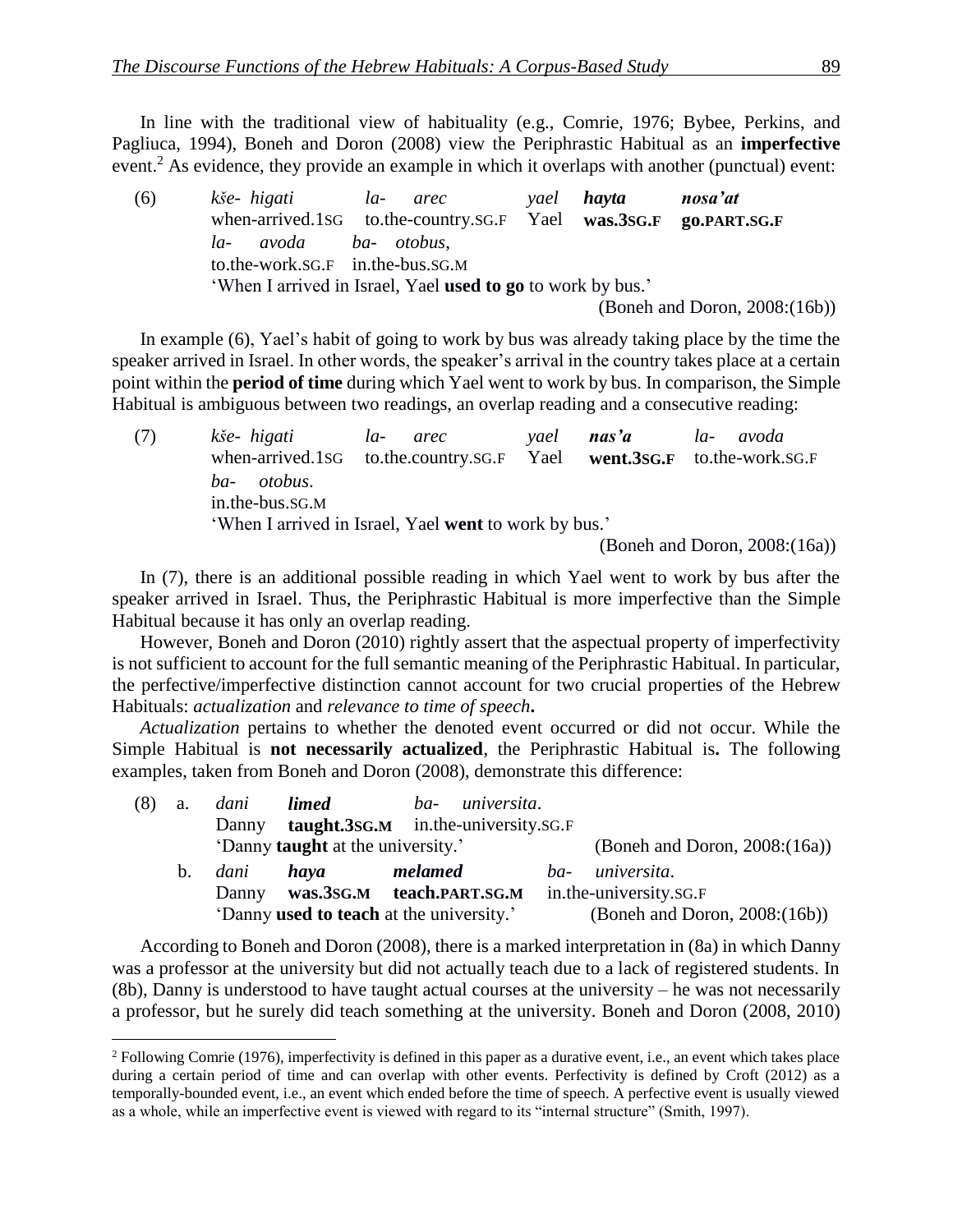support their claim with example (9). The (possible) context for this example is a situation in which the speaker details the responsibilities that were assigned to each worker in a post office.

(9) *meri tipla ba- do'ar me- antarktika*. Mary **handled.3SG.F** in.the-mail.SG.M from-Antarctica 'Mary **handled** the mail from Antarctica.' (Boneh and Doron, 2010:(46a))

Based on the abovementioned context, *tipla* 'handled' is understood not as an actualized habit, but as a habit which primarily **characterizes** the subject. Under such an interpretation, sentence (9) could be true even if Mary never received a single letter from Antarctica. This habitual function will be referred to as *dispositional*.

Both Habituals refer to past tense. However, the relevance of the past event to the time of speech differs between the Simple and the Periphrastic Habitual. The past habit expressed by the Simple Habitual is not necessarily limited to the past. In fact, the habit can still hold at the time of speech. In (8a), it is possible that Danny is still teaching at the university, and in (9), Mary can still handle the mail from Antarctica. All the speaker intends to convey by using the Simple Habitual is that the habit took place in the past.

The Periphrastic Habitual, on the contrary, necessarily ends before time of speech. Thus, Yael's habit of going to work by bus (6), and Danny's habit of teaching at the university (8b), cannot be understood as occurring at the time of speech. This is further exemplified by the incompatibility of the Periphrastic Habitual with adverbs that include the time of speech:

| (10) | $\#mi$ - $\check{s}nat$                                   |  | 1981 hu <b>hava</b> | me'ašen                                                     | golwaz.                          |
|------|-----------------------------------------------------------|--|---------------------|-------------------------------------------------------------|----------------------------------|
|      |                                                           |  |                     | since-year.sG.F 1981 he was.3sG.M smoke.PART.SG.M Gauloises |                                  |
|      | <i>'</i> #Since 1981, he <b>used to smoke</b> Gauloises.' |  |                     |                                                             | (Boneh and Doron, $2008:(14a)$ ) |

The adverb *mi-šnat* 'since' expresses the point at which the habit begins. The lack of an explicit end-point in (10) implies that the event still holds at time of speech. However, this sentence creates a pragmatic anomaly. The anomaly is caused by the incompatibility of 'since' with the Periphrastic Habitual. Thus, we can deduce that the Periphrastic Habitual must assume an end-point. Example (11) shows that, when we use an adverb that expresses an end-point (*ad* 'until'), the sentence is acceptable:

| (11) | 'ad . | šnat                                      |  | 1987 hu <b>haya</b> | me'ašen                                                     | golwaz. |  |
|------|-------|-------------------------------------------|--|---------------------|-------------------------------------------------------------|---------|--|
|      |       |                                           |  |                     | until year.sG.F 1987 he was.3SG.M smoke.PART.SG.M Gauloises |         |  |
|      |       | 'Until 1987, he used to smoke Gauloises.' |  |                     | (Boneh and Doron, $2008:(14b)$ )                            |         |  |

Based on this information, one can conclude that the Periphrastic Habitual encodes perfectivity. However, Boneh and Doron (2010) show that this is not the case. The perfective interpretation in the following example is cancelled with the expression 'already then':

| (12) | be-1990 le-ruti haya                                                         |  |                                                                   | oto, aval kvar az hi <b>hayta</b> |  |  |  |  |                                  |
|------|------------------------------------------------------------------------------|--|-------------------------------------------------------------------|-----------------------------------|--|--|--|--|----------------------------------|
|      |                                                                              |  | in-1990 to-Ruti was.3sG.M car.sG.M but already then she was.3sG.F |                                   |  |  |  |  |                                  |
|      | nosa'at                                                                      |  | la- avoda ba- otobus.                                             |                                   |  |  |  |  |                                  |
|      | drive.PART.SG.F to.the-work.SG.F in.the-bus.SG.M                             |  |                                                                   |                                   |  |  |  |  |                                  |
|      | 'Ruti had a car in 1990, but already back then she would go to work by bus.' |  |                                                                   |                                   |  |  |  |  |                                  |
|      |                                                                              |  |                                                                   |                                   |  |  |  |  | (Boneh and Doron, $2010:(17a)$ ) |

In the above example, the periphrastic habit 'would go to work by bus' necessarily occurs at the time of speech, since it is followed by 'already then'. Boneh and Doron (2010) conclude that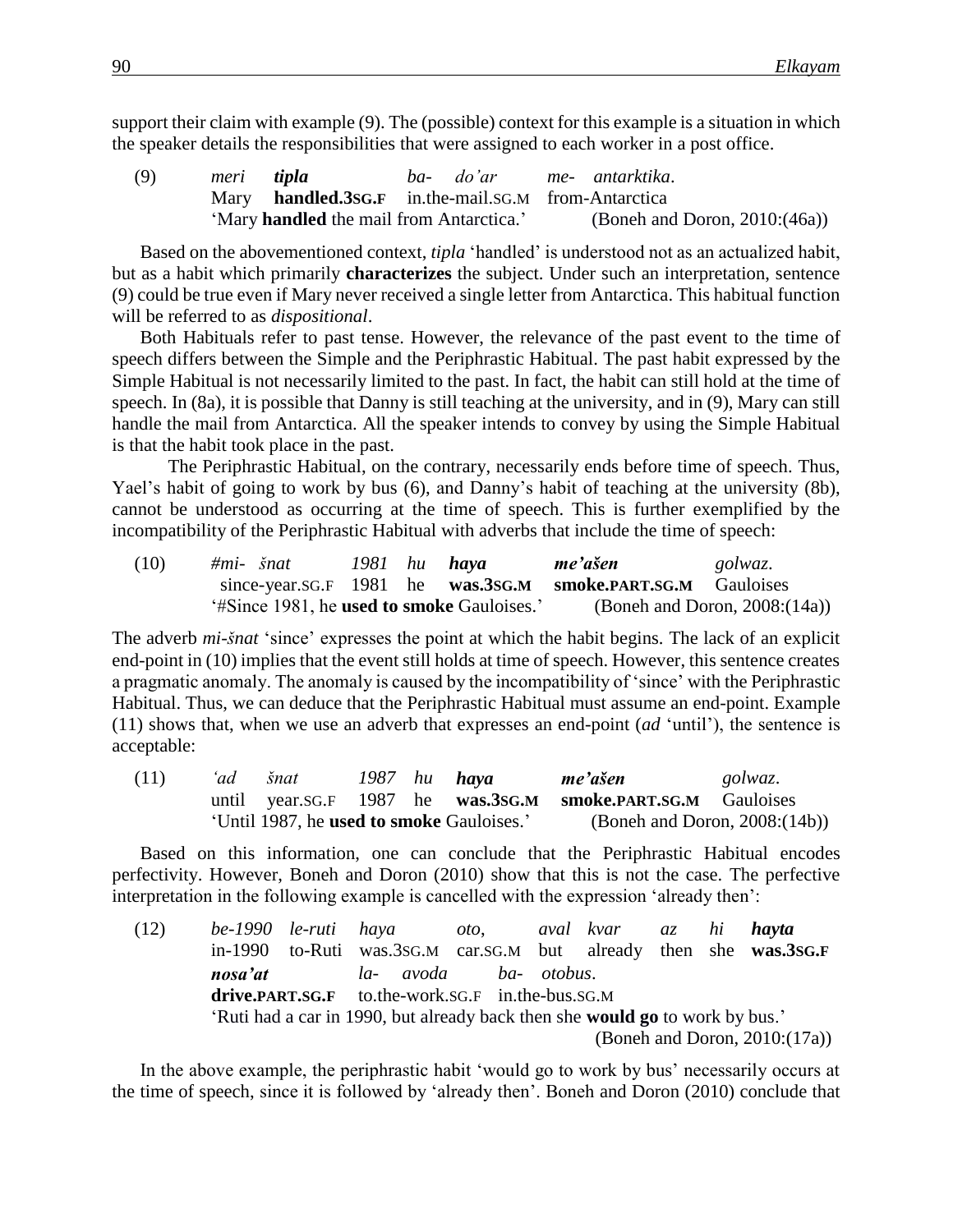the *perfective interpretation* is cancelled, and thus it is not part of the (encoded) semantic meaning of the Periphrastic Habitual, but rather a pragmatic inference, or more specifically a conversational implicature (Grice, 1975).<sup>3</sup>

According to the classic Gricean meaning of the term, this is indeed an *implicature*. However, following Ariel (2016), I would like to restrict the meaning of a conversational implicature to an *implicated conclusion* (see below). I claim that the perfective interpretation of the Periphrastic Habitual in (12) is thus an *implicated premise*. The difference between an implicated conclusion and an implicated premise is crucial not only for understanding the discourse profiles of the Habituals, but also for revealing their encoded semantic meaning. I will elaborate on this point in §3. For now, let us examine the difference between the two inferences.

A conversational implicature is part of the intended meaning of the utterance. It is thus an *implicated conclusion* that the speaker intends the addressee to infer (Ariel, 2016). Crucially, a conversational implicature can be cancelled (Grice, 1975), and when it is, it must be done explicitly with words such as 'not' or 'if' (Ariel, 2008:29), or with a paraphrased contradiction. Both methods of cancellation usually come after the utterance. However, when a contradiction does not cancel the inference, but rather triggers pragmatic anomaly with the preceding utterance, we can deduce that the pragmatic inference is not a conversational implicature but a background assumption.

A background assumption (a term introduced by Searle, 1980) is an implicit interpretation which the speaker does not necessarily intend to communicate. Thus, the speaker is unlikely to entertain the interpretation or stay committed to it. Therefore, background assumptions, unlike conversational implicatures, are not intended by the speaker but rather assumed by them. For this reason, they are called *implicated premises* (Ariel, 2016). An implicated premise cannot be cancelled in the same way an implicated conclusion can be cancelled. Since premises are not intended by the speaker, the only way to cancel them is implicitly, before the relevant utterance (e.g., with expressions such as 'in fact', 'even then', 'actually', etc.).

The phrase 'already then' in example (12) is not an explicit cancelling device, but rather an **implicit** cancelling device. Karttunen (1973) referred to such presupposition-cancelling devices as "plugs*"*, as they **block** the formation of subsequent presuppositions. In our example, 'already then' is a plug which blocks the perfective interpretation.

However, this is not to say that the perfective interpretation cannot be a conversational implicature. In the following example, a speaker who utters (13a) can possibly utter (13b), which contradicts the perfective interpretation. This cancellation test shows that the perfective interpretation can also be a conversational implicature.

- (13) a. *be-1990 ruti hayta nosa'at la- avoda ba- otobus*. in-1990 Ruti **was.3SG.F go.PART.SG.F** to.the-work.SG.F in.the-bus.SG.M 'In 1990, Ruti **used to go** to work by bus.'
	- b. *hi ada'in nosa'at la- avoda ba- otobus*. she still go.PRESP.SG.F to.the-work.SG.F in.the-bus.SG.M 'She still goes to work by bus.'

<sup>3</sup> I will use the term *perfective interpretation* to refer to the inference that the expressed habit ended before the time of speech. Boneh and Doron (2010) refer to it as a "disjointness implicature". However, since I claim it is not necessarily an implicature, I use the general term *interpretation*. Moreover, as mentioned earlier, the term *perfective* is used in a narrow sense of ending before time of speech. The additional connotations of perfectivity (i.e., a punctual event which is viewed as a whole) are excluded from this definition.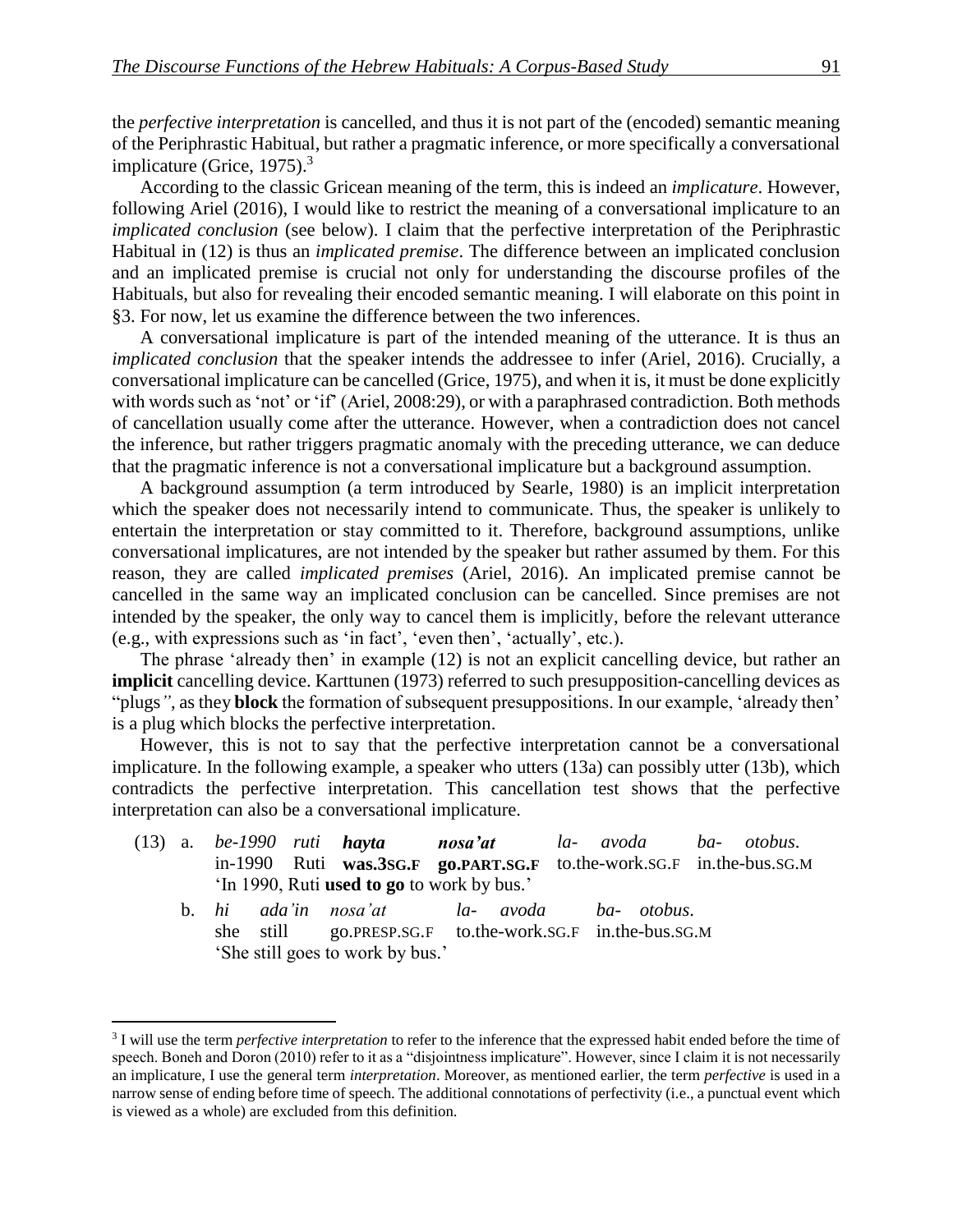The perfective interpretation of the Simple Habitual, on the other hand, is neither a conversational implicature nor a background assumption. I claim that the speaker who utters the Simple Habitual does not intend the listener to infer or take into consideration the end-point of the habit, since the end-point is irrelevant to the given context. If an addressee infers that the habit denoted by the Simple Habitual ended before the time of speech, their inference is a **truthcompatible inference** (Ariel, 2016). The following table summarizes the differences between the two Habituals:

|                                                                         | <b>SIMPLE HABITUAL</b>                                                                                                   | PERIPHRASTIC HABITUAL                           |
|-------------------------------------------------------------------------|--------------------------------------------------------------------------------------------------------------------------|-------------------------------------------------|
| <b>FORM</b>                                                             | <i>gatal</i> inflection                                                                                                  | $haya +$ participle                             |
| <b>SEMANTIC MEANING</b>                                                 | a situation which occurs customarily on different occasions, and is<br>used to characterize a period of time in the past |                                                 |
| <b>ACTUALIZATION</b>                                                    | undetermined                                                                                                             | actualized                                      |
| <b>ASPECT</b>                                                           | undetermined                                                                                                             | durative                                        |
| <b>MODALITY</b>                                                         | dispositional                                                                                                            | undetermined                                    |
| <b>THE FACTUAL STATUS</b><br>OF THE PERFECTIVE<br><b>INTERPRETATION</b> | truth-compatible inference                                                                                               | implicated conclusion, or<br>implicated premise |

**Table 1.** Summary of the Hebrew Habituals

#### **1.2** Research Questions

The purpose of this paper is to reveal the discourse functions of the two Habituals. The idea is that once we reveal their function in the discourse, we will be able to understand their semantic differences in greater detail. This will allow us to make predictions as to when a speaker opts for one habitual over the other. The following are the research questions that will guide this paper:

- 1. Which discoursal factors predict the use of one habitual over the other? I.e., what is the discourse function of each of the Habituals?
- 2. What determines the factual status of the perfective interpretation?
- 3. Why can the Simple Habitual trigger dispositional readings (as in example (9)), while the Periphrastic Habitual cannot?

#### **1.3** Theoretical Framework

This study is conducted within a discourse-oriented framework. In particular, this means that I will observe the discourse profiles of each of the Habituals in order to understand the formation of their grammatical uses. The idea is that salient discourse patterns that are highly accessible to us and more easily available for use are the ones that shape the grammaticalization of their parts (Ariel, 2008).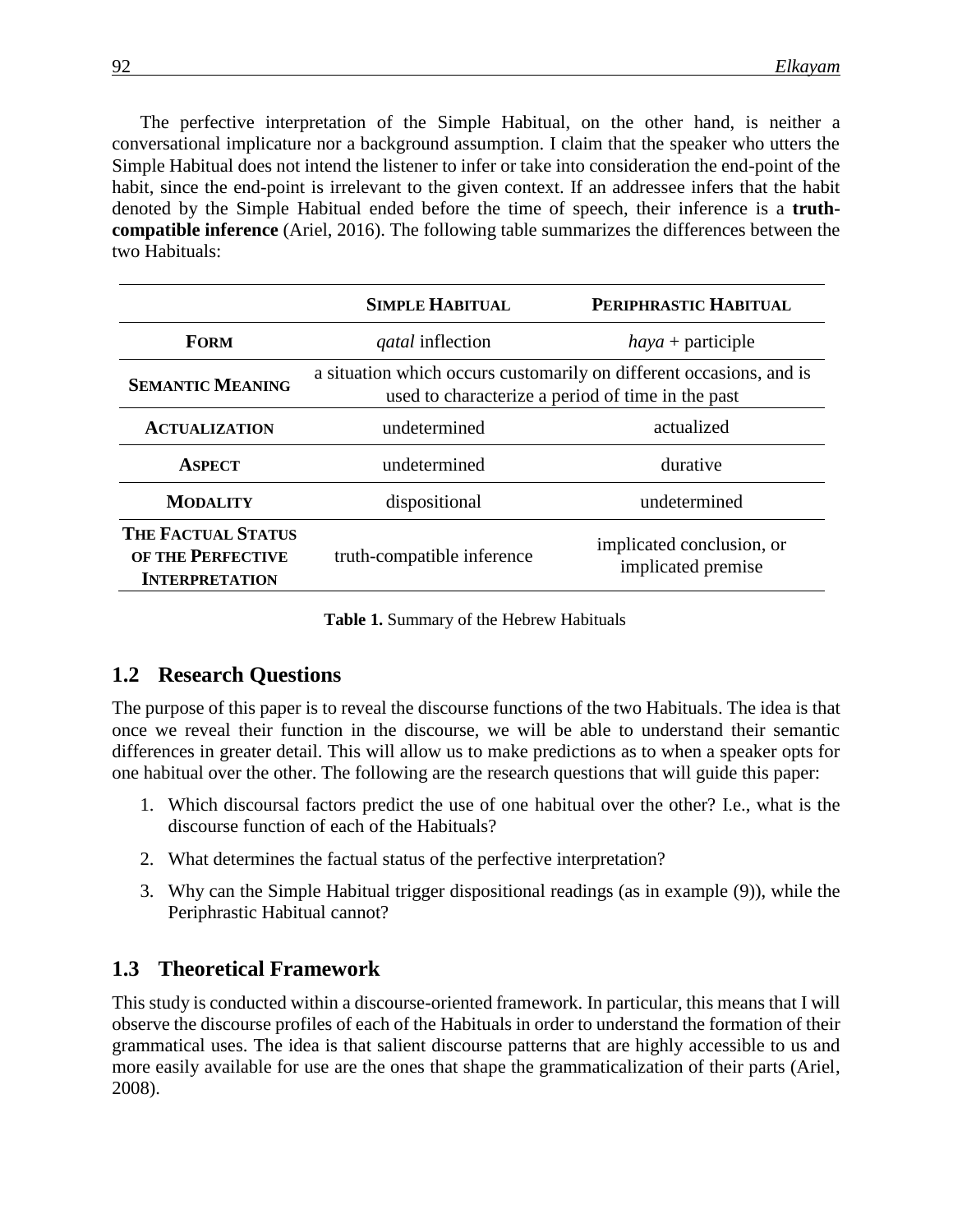In order to do so, I will use a corpus-based approach. The purpose is to deduce the semantic and discourse properties of the Habituals based on real-world data. The advantage of this approach is that it confronts the researcher with uses not considered before. It can also challenge the acceptability judgments of the researcher: Utterances that sound bad for the researcher could be naturally uttered by another speaker.

Moreover, I will employ a functional-cognitive view of semantic representations. This view, inspired by Hengeveld and Mackenzie's (2008) Functional Discourse Grammar, sheds light on the hierarchical and conceptual nature of semantics. The notions that will be relevant for us are *proposition*, *episode*, and *event*. These three semantic categories are hierarchically organized with relation to each other: A proposition may contain an episode, which contains one or more events.

A proposition is the part of the clause which expresses the idea the speaker intends to convey. This idea remains constant regardless of other pragmatic or discourse considerations. Some propositions contain an event without an explicit episode. In such propositions it is most likely the case that the episode is inferred from the discourse.

An episode is defined as the part of discourse which frames the subsequent events.<sup>4</sup> This framing is usually done by introducing a new subject, a shift in tense/aspect and sometimes a new place (cf. Givón, 2015:163). The episode is thus not an accessible piece of information (see Ariel's 1991 discussion of accessibility). An event is the description of a particular situation which the speaker refers to. The event contains actions (expressed by verbs), objects (expressed by nouns), and sometimes modifiers (expressed by adjectives, adverbs, etc.). To exemplify, let us consider the following quote: $5$ 

(14) a. *Well, there was this movie I seen one time*

 $\overline{a}$ 

- b. *about a man riding 'cross the desert and it starred Gregory Peck.*
- c. *He was shot down by a hungry kid trying to make a name for himself.*
- d. *The townspeople wanted to crush that kid down and string him up by the neck.*

In the above example, sentence (a) and its continuation in (b) are the **episode**: This is the part which presents new participants ('I', 'this movie', 'a man riding...'), and a new tense ('there was') to the song. Sentence (c) corresponds to the **event**: It presents a particular scene from the movie. It does not introduce a new subject (the pronominal pronoun 'he' refers to an entity already introduced in the episode), nor does it shift the tense/aspect. (14a-b) correspond to a **proposition** which includes an episode ('...there was...') and events (c) and (d).<sup>6</sup> Figure 1 below is a (simplified) illustration of the relations between these semantic categories.

<sup>4</sup> Notice that the term *episode* is used differently here than in Boneh and Doron (2008, 2010). While they use the term to refer to a particular occasion within a habit (e.g., in terms of the expression "I used to go to school every day", each time the subject went to school is an "episode"), I use it to refer to the habit as a whole. My use of the term *episode* is supported not only by the functionalist theory, but also by the Oxford Dictionary definition: "an event or a group of events occurring as part of a sequence; an incident or period considered in isolation" (Episode, 2018).

<sup>5</sup> Quote from: Dylan, Bob. 1986. Brownsville girl. On Knocked Out Loaded. New York, US: Columbia Records. Retrieved from [https://www.bobdylan.com/songs/brownsville-girl/.](https://www.bobdylan.com/songs/brownsville-girl/)

 $6$  'Well' in (a) is in fact not part of the (semantic) proposition, but of the (discoursal) utterance.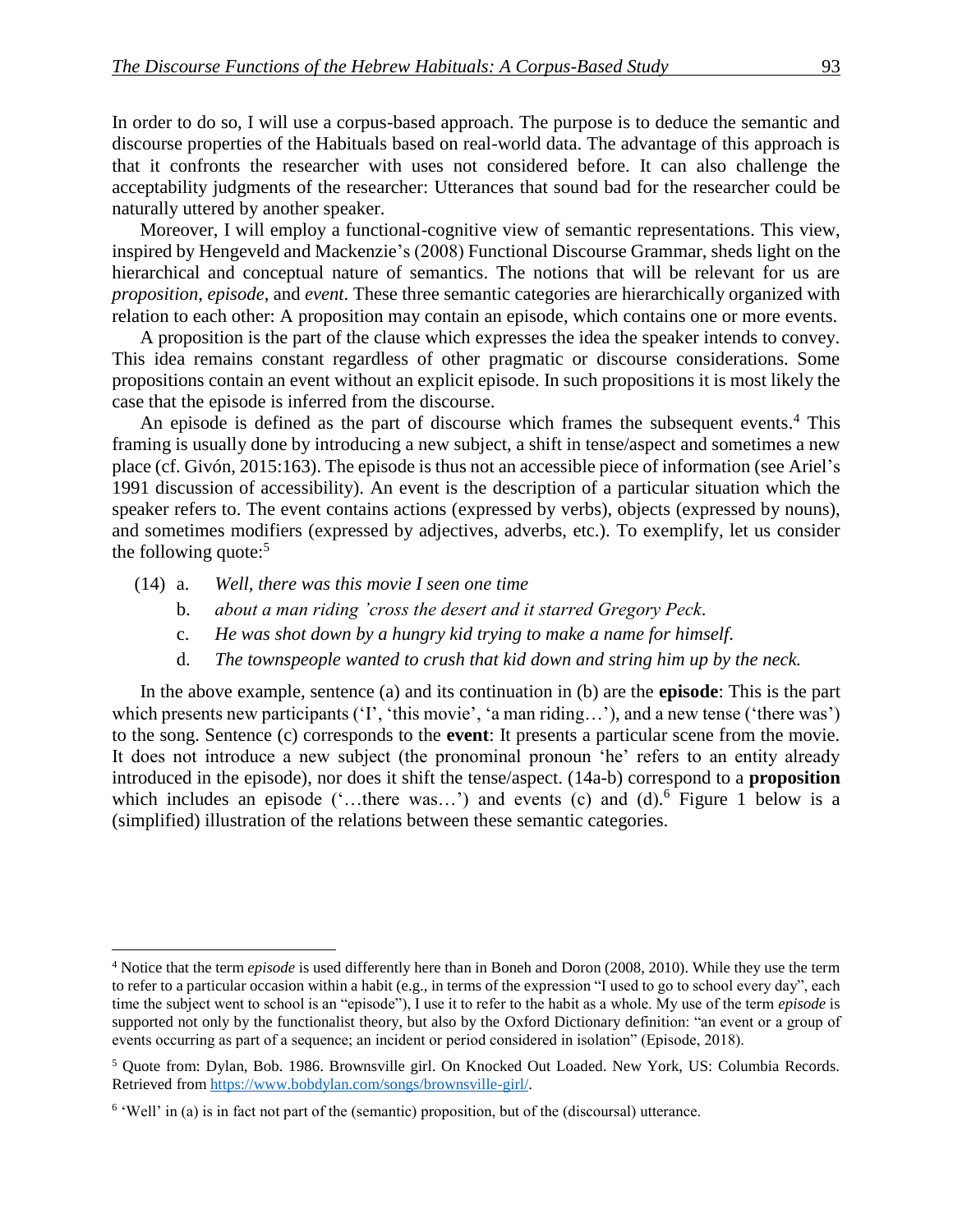

**Figure 1.** An illustration of semantic categories

Additionally, I will rely on Suh's (1992) findings about the English Habituals from a study she conducted with a similar approach. She collected instances of the English Habituals, particularly the *would*, *used to*, and simple past Habituals, and analyzed their interactions with each other within discourse. Her findings show that when *used to* and *would* occur sequentially to organize discourse describing past habitual events, *used to* marks an episode boundary, or sets up a rhetorical frame for a past habitual episode, while *would* and the simple past tense, on the other hand, describe the details of the habit or elaborate on the topic. Let us illustrate with the following piece of discourse:

- (15) a. *I'd go barefoot to school.*
	- b. *The bad thing was they used to laugh at us, the Anglo kids.*
	- c. *They would laugh because we'd bring tortillas and frijoles to lunch.*
	- d. *They would have their nice little compact lunch boxes with cold milk in their*
	- e. *thermos and they'd laugh at us because all we had was dried tortillas.*
	- f. *Not only would they laugh at us, but the kids would pick fights.*
	- g. *My older brother used to do most of the fighting for us and*
	- h. *he'd come home with black eyes all the time.* (Suh, 1992:(2))

Up until line (15a), the speaker has been talking about the poverty of Mexican-Americans. In (15b), he shifts the focus of the discourse by using a cleft utterance ("*the bad thing was…*"), thus putting the current speech in a contrastive context in relation to prior speech. In other words, *used to* in (15b) serves the function of initiating a new episode. In (15c)-(15f), the speaker uses *would* to elaborate on the habit presented in (15b), namely, on the way the Anglo kids treated the Mexican kids. Note that the same subject (*they*) is preserved in all the events expressed by *would*. In (15g), the speaker shifts to another episode with *used to*. He introduces a subject (*my older brother*) into a new scenario. (15h) elaborates on this new habit ('*do most of the fighting for us…*') with *would*.

The current study takes into account the above findings about the English Habituals. I will investigate whether the Hebrew Habituals' pattern is similar to the episode/event or the frame/elaboration distinction which characterizes the English Habituals.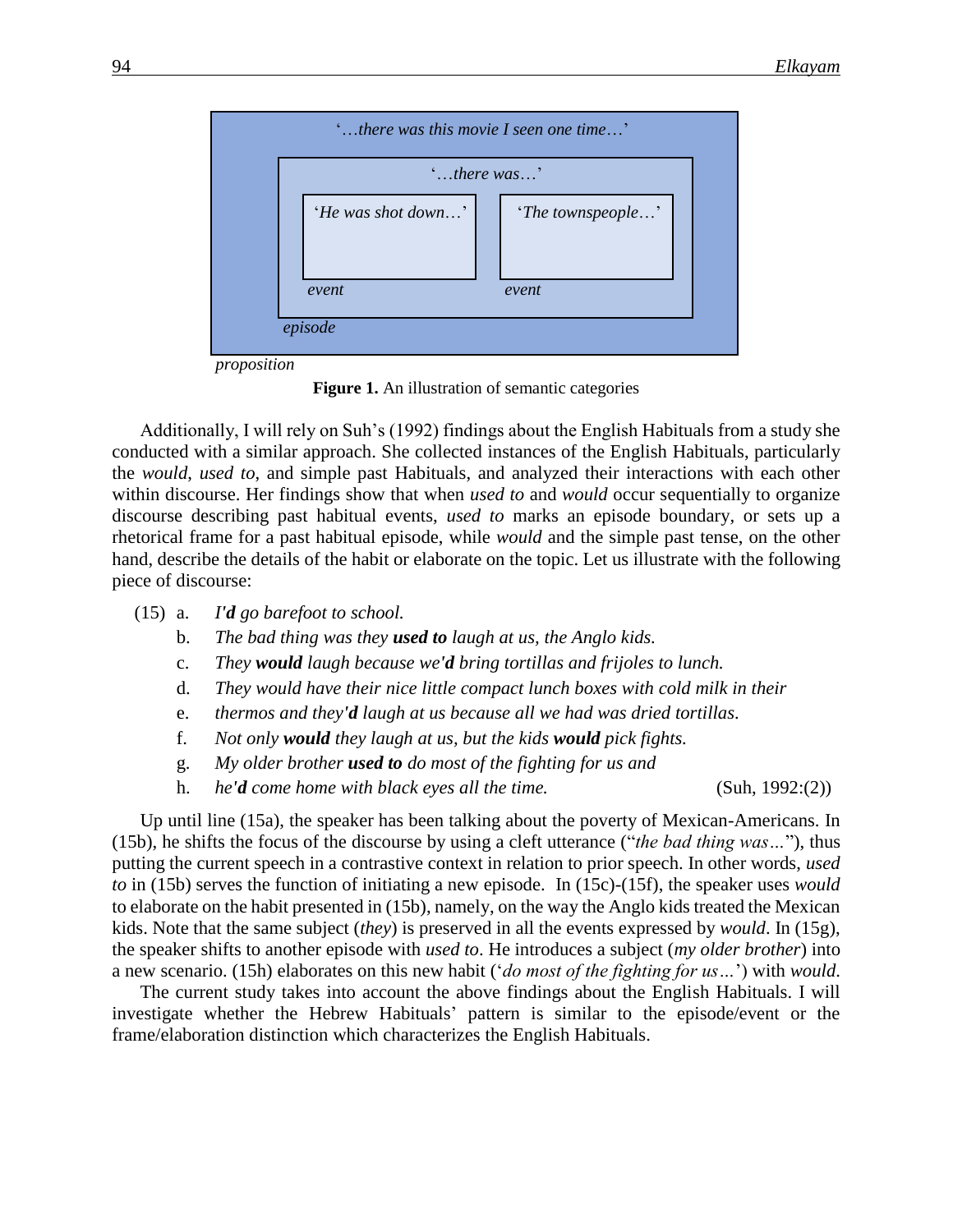# 2 Corpus Analysis

### **2.1 The Data**

The data of this study were gathered from the HeTenTen corpus (Jakubíček et al., 2013). This corpus is based on online articles, literature, as well as colloquial texts taken from blogs and forums. The corpus contains nearly 900 million words which were morphologically tagged by Adler (2007) and Noam Ordan. The habitual expressions that will be analyzed here are 93 in number. Of these, 41 are Periphrastic Habituals, and 52 are Simple Habituals.

### 2.2 Methodology

Each habitual expression was tagged according to 7 parameters:

- (a) Construction Type: periphrastic/simple;
- (b) Situation Aspect: accomplishment/activity/achievement/state/semelfactive;

Situation aspect (also known as *Aktionsart* or *lexical aspect*) is a property of the clause which details the manner in which events unfold over time. This property does not refer to a particular event, but to the prototypical manner in which the denoted event is understood to unfold (Croft, 2012). Vendler (1957) was the first to categorize situation aspect according to four types: *accomplishment*, *activity*, *achievement*, and *state*. Smith (1997) evaluated each of these situation types according to three parameters: *telicity*, *dynamicity*, and *durativity*. The following list exemplifies the Vendlerian situation types according to Smith's (1997:3) parameters:

- i. *State*: static, durative (e.g., 'know the answer', 'love Mary');
- ii. *Activity*: dynamic, durative, atelic (e.g., 'laugh', 'stroll in the park');
- iii. *Accomplishment*: dynamic, durative, telic, consisting of process and outcome (e.g., 'build a house', 'walk to school', 'learn Greek');
- iv. *Achievement*: dynamic, telic, instantaneous (e.g., 'win a race', 'reach the top');
- v. *Semelfactive*: dynamic, atelic, instantaneous (e.g., 'tap', 'knock') 7
- (c) Transitivity: transitive/intransitive;
- (d) Discourse Function: episode shift/elaboration/contrast/background;
	- i. *Episode Shift*: The event introduces a new piece of discourse which includes a new subject and a shift in tense/aspect. The episode shift is also used to provide a temporal or propositional frame for subsequent events.
	- ii. *Elaboration*: The event details the previously mentioned event. Elaboration is manifested by providing circumstances or details to the discussed topic or event.

 $\overline{a}$ <sup>7</sup> Semelfactives were first introduced by Comrie (1976). This class of situation aspect is ambiguous between an iterative reading and a punctual reading. For instance, 'knock on the door' can be interpreted as either a single knock, or a series of knocks.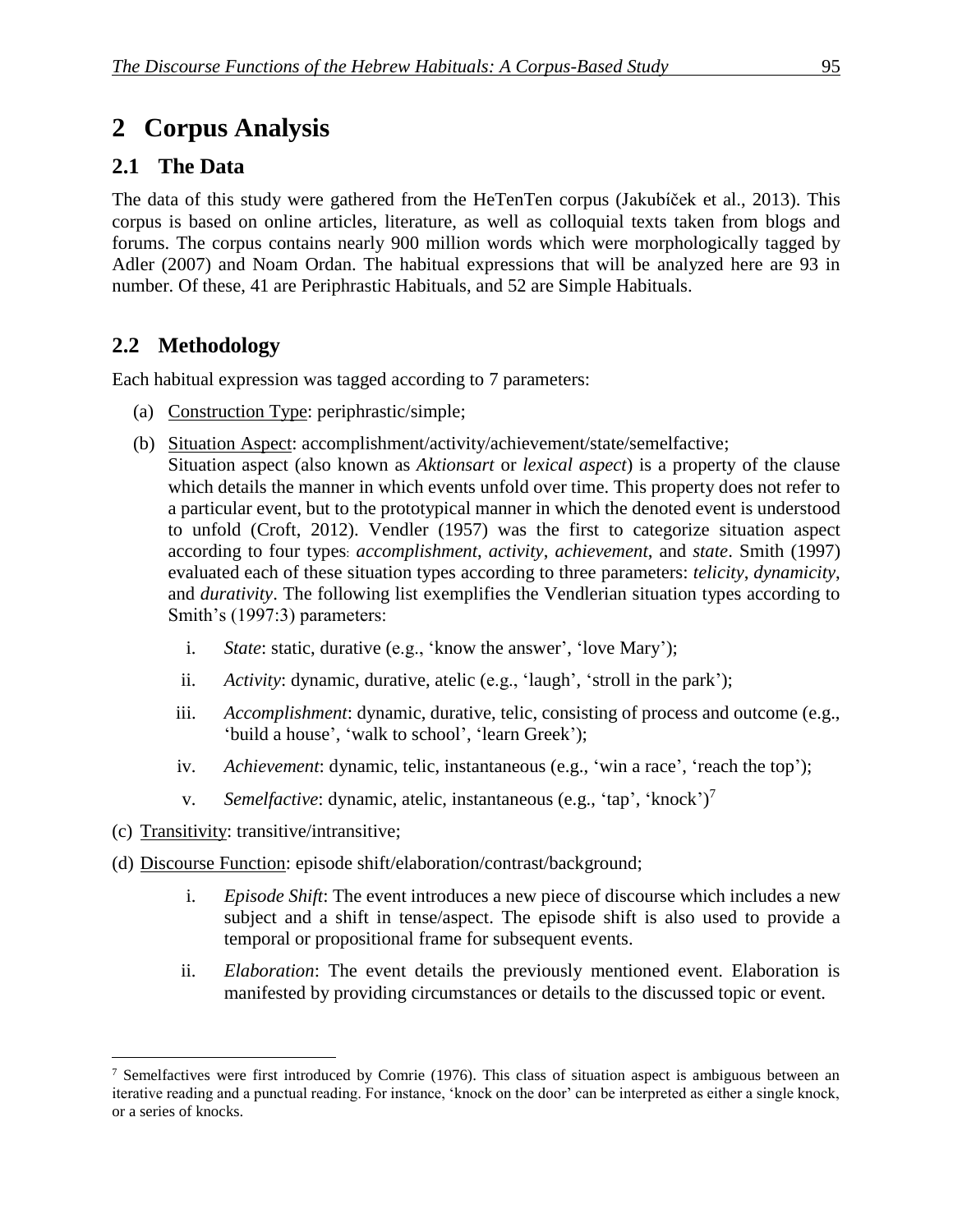- iii. *Contrast*: The event is used to present a contrast with the time of speech. In other words, the contrast function triggers a conversational implicature that the event no longer takes place during time of speech.
- iv. *Background*: A background event is an event which does not necessarily concern the topic of the discourse. This event usually expresses the speaker's/narrator's point of view on a particular event.
- (e) Clause Dependence: independent/subordinate;
- (f) Adverbial Frame: iterative/periodic/circumstantial/sporadic;
	- i. *Iterative*: The adverb expresses the repetitive nature of the event with words such as *kol* 'every'*/bexol* 'in every'. 8
	- ii. *Periodic*: The adverb expresses the period characterized by the habit.
	- iii. *Circumstantial*: The adverb expresses a fact or condition which is relevant for the occurrence of the habit. This is expressed with terms such as *ka'ašer* 'when' or *merov* 'because of too many'.
	- iv. *Sporadic*: The adverb conveys the fact that the denoted event happened periodically or sporadically using terms such as *lif'amim* 'sometimes'.

#### **2.3** Results and Discussion

I begin by observing the interaction between construction type and discourse function. The data show that the **episode-shift function** is exclusive to the Simple Habitual – none of the Periphrastic Habituals serve this function. The episode-shift function is responsible for 55% of the Simple Habitual uses.

The **background** function is used significantly more with the Simple Habitual (37% of its uses) than with the Periphrastic Habitual (only 2% of its uses). Moreover, the **elaboration** function is used significantly more with the Periphrastic Habitual (88% of its uses) than with the Simple Habitual (8% of its uses). Finally, the **contrast** function is exclusive to the Periphrastic Habitual (10% of its uses). Figure 2 below summarizes the results.

<sup>8</sup> Unlike Boneh and Doron (2008), I do not consider adverbs such as *pa'am* 'once'/*pa'amaim* 'twice' as iterative. These adverbs are multiplicative since they express the number of times the event was repeated (hence they are telic), rather than the repetitiveness of the event (which is atelic).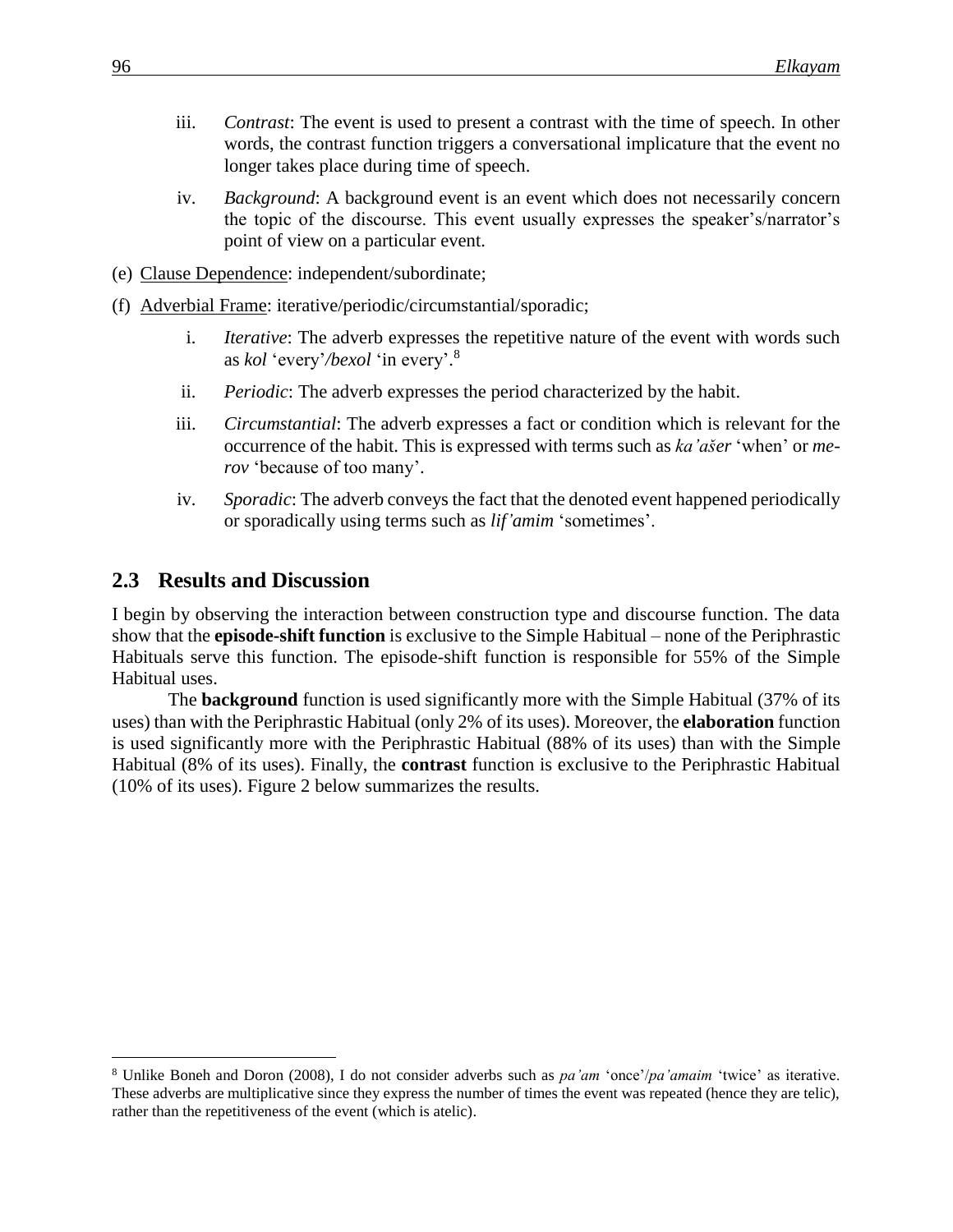



Let us observe the following example:<sup>9</sup>

 $\overline{a}$ 

- (16) a. *Christopher Robin, whose parents called* (*kar'u*) *him Billy Moon,*
	- b. *spent* (*bila*) *most of his time, as was customary then, in the company of his nanny.*
	- c. *During the weekends and holidays,* [they] *used to spend time* (*hayu mevalim*) *in Ashdown Forest.*
	- d. *He would climb* (*haya metapes*) *the trees, observe* (*mitbonen*) *the animals and plants,*
	- e. *and the stories which his father used to tell* (*siper*)*, when he came back* (*haya xozer*) *from his trips in the woods, provided* (*sipku*) *inspiration for the stories which his father wrote* (*katav*) *in Winnie-the-Pooh.*

(The HeTenTen Corpus; Jakubíček et al., 2013)

In the above example, the narrator begins by introducing a new subject (Christopher Robin), a new participant (his nanny), a new space-construal (the company of his nanny), and a new tense (past). The narrator uses the *qatal* inflection for this purpose. Hence, the *qatal* verb in (16b) marks an **episode shift**. Moreover, the *qatal* verb in (16a) fulfills the function of **background**: The narrator provides background information about the subject. This piece of information (that he was also called Billy Moon) is not crucial for the purpose of the narrative, but it does provide some background information that could be relevant for the story as a whole. Note that both verbs in (16a) and (16b) characterize their subjects: Or to put it in Comrie's (1976: 27) terms, they are not viewed as "incidental properties of the moment", but as characteristic of the subject (Christopher Robin) during a whole period of time.

In (16c), the narrator uses the periphrastic construction to **elaborate** on the previously mentioned habit, namely Christopher's spending time with his nanny. The narrator continues elaborating about the particulars of this habit in (16d). In (16e), we witness another **episode shift**. The narrator uses the *qatal* inflection because the story-telling event (*siper*) is not conceptualized as part of the elaborated habit. It belongs to the proposition the narrator intends to make regarding this part of the habit, namely, that Christopher's stories inspired his father to write Winnie-the-

<sup>9</sup> For ease of transcription, I translated the surrounding context of the Habituals to English but preserved the Hebrew transliteration for the Habituals themselves. All Hebrew transliterations are marked in *italics*. The Simple Habitual is marked in **bold**, the Periphrastic Habitual is underlined, and the Literary Habitual is double underlined. An English word or phrase that appears in square brackets signals the lack of this form in the Hebrew version.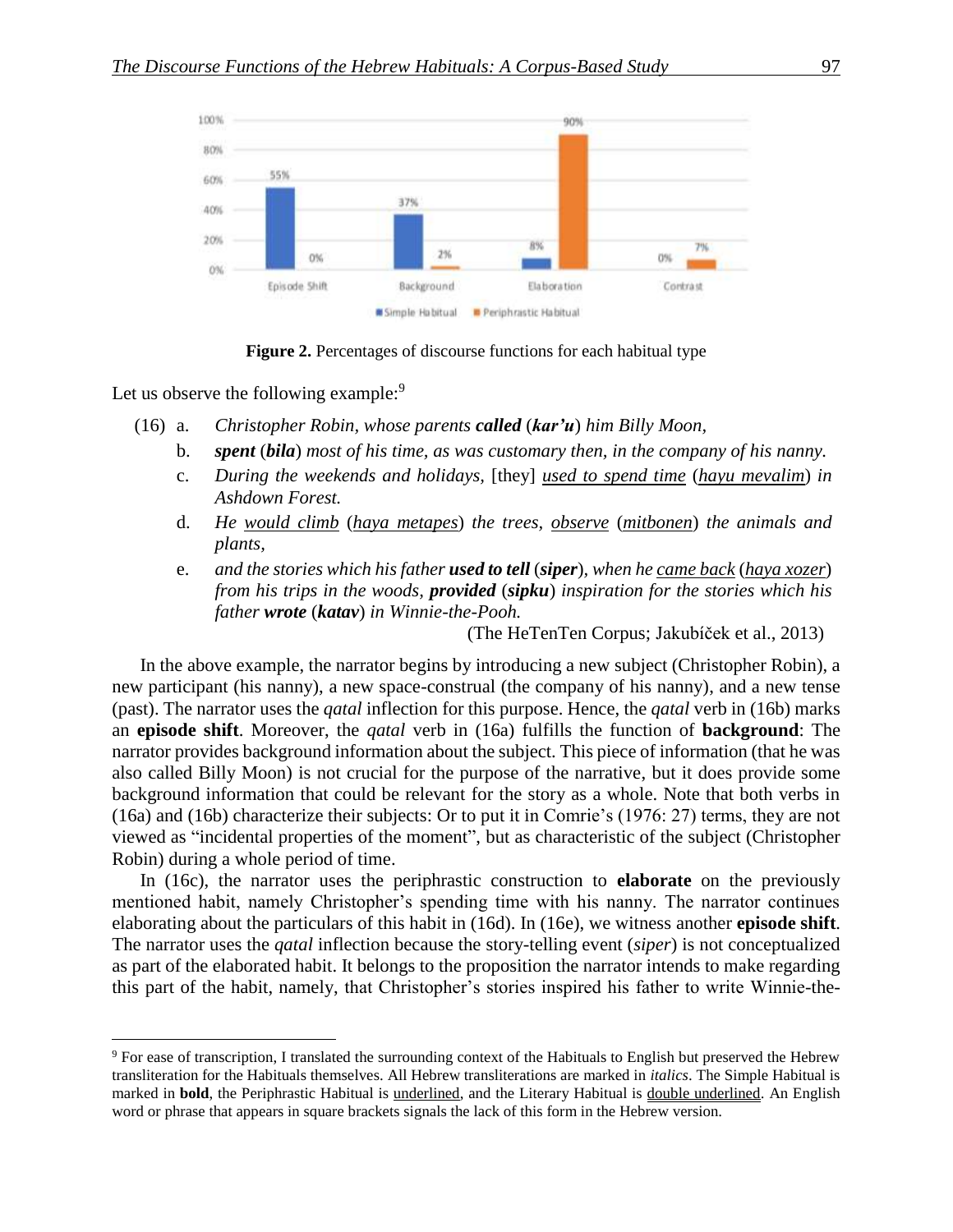Pooh. Note that in order to connect this argument to the elaborated habit, the narrator uses the Periphrastic Habitual (*haya xozer*).

Example (16) showed us three of the four discourse functions discussed so far (episode shift, background, and elaboration). To see the **contrast** function, let us observe the following example:

(17) *Once, when I used to hear* (*hayiti šome'a*) *stories about people who would sit* (*hayu yošvim*) *at home for months/half a year until they found a job, it seemed* (*haya nir'e*) *insane to me. "How could it be??" I would ask* (*hayiti šoel*) *myself*.

(The HeTenTen Corpus; Jakubíček et al., 2013)

In (17), the speaker uses the Periphrastic Habitual to mark all instances of the habit. He thus marks the **contrast** with the time of speech. This contrast is first indicated by "once" (*pa'am*), which explicitly expresses the period of the habit. The addressee infers that if the speaker expresses the period of the habit, and the habit is expressed using the Periphrastic Habitual, the habit no longer takes place at time of speech. Thus, in this context, the perfective interpretation is a conversational implicature. The speaker in (17) intends the addressee to infer that the former's opinion about people who could not find a job is restricted to the past. This is affirmed by the continuation of his utterance:

(18) *Life, of course, is full of irony. Very quickly I've come to realize* (*hevanti*) *that half a year can pass without noticing*. (The HeTenTen Corpus; Jakubíček et al., 2013)

As we can tell from the above continuation, the speaker explicitly says that s/he experienced the very unemployment they could not conceive of in the past. The speaker uses the *qatal* inflection (*hevanti*) to bring the focus of attention back to his/her argument in which they state the reason for the discontinuation of the habit (i.e., the speaker's own unemployment).

Next, let us observe the interaction between construction type and **situation aspect**. A chisquare test reveals no statistical difference between the Simple and Periphrastic Habituals with regard to each of the situation aspect classes. However, we can observe tendencies. The Simple Habitual tends to involve more stative verbs (29%) than the Periphrastic Habitual (15%). The Simple Habitual also involves more achievement verbs (13%) than the Periphrastic Habitual (5%). The following figure summarizes these results:



**Figure 3.** Percentages of situation aspect classes for each habitual type

The following example, taken from a later part of the Christopher Robin story in (16), shows the variety of situation aspects of each habitual construction.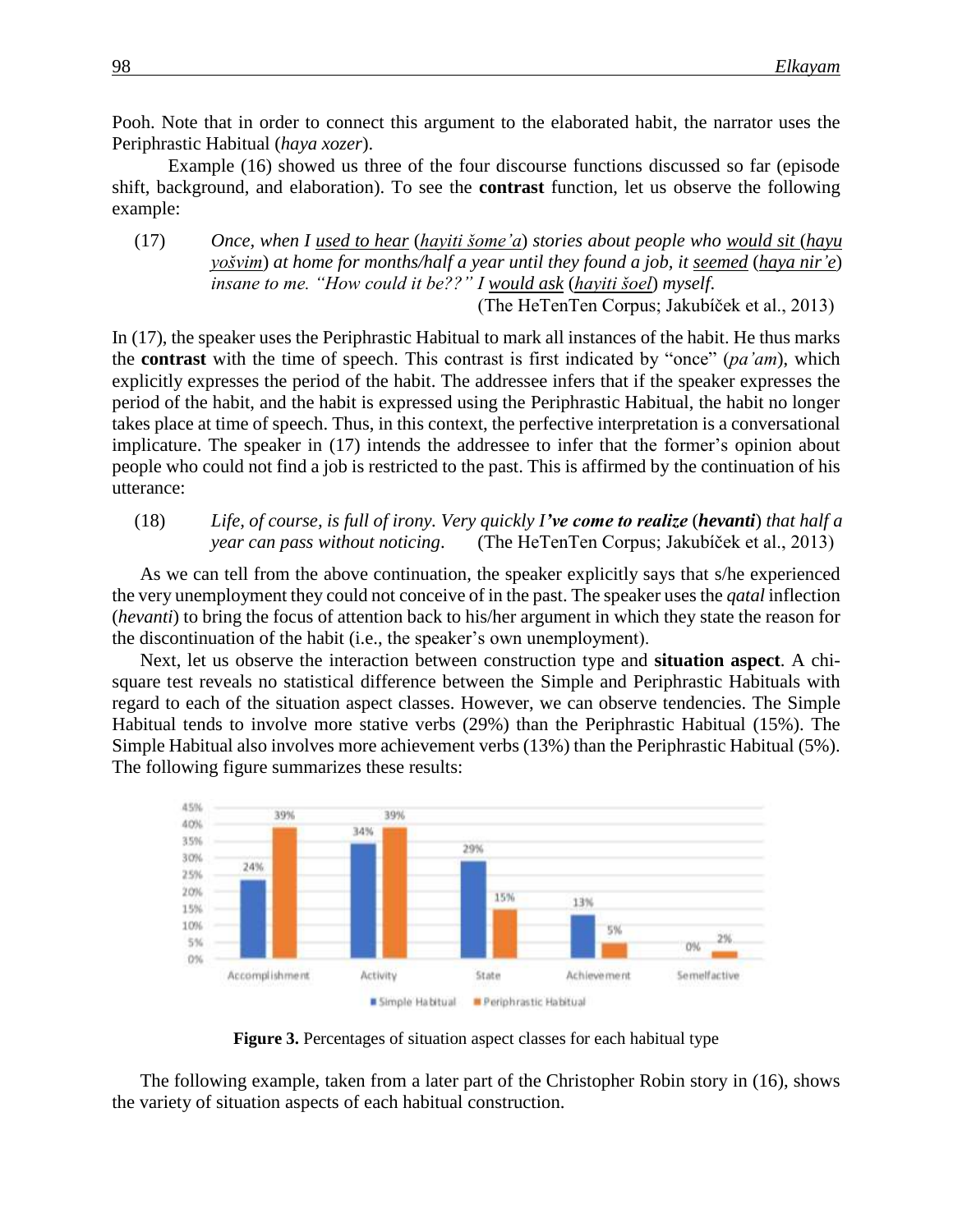- (19) a. *Indeed, it was a risk to let him run free,*
	- b. *But on the other hand, the risk was worth it.*
	- c. *Because seconds after* [he] *entered* (*nixnas*) *the woods,* [his] *screams dissipated*  (*namogu*)*, until* [they] *disappeared* (*ne'elmu*) *completely.*
	- d. *And he would find* (*haya moce*) *himself a clearing in the forest and run* (*ma'avir*) *his fingers through the sand, or look* (*mebit*) *at a piece of wood*
	- e. *that interested* (*inyena*) *him.* (The HeTenTen Corpus; Jakubíček et al., 2013)

In (19) the narrator is describing events that occurred habitually (i.e., whenever they went to the woods), although the habituality of the verbs in (19c) is not particularly salient due to the lack of an explicit time reference in the immediate context. Nevertheless, the Simple Habituals in (19c), which express an episode shift, denote three Accomplishment situations, all of which include a process and a resulting state (entering, dissipating, disappearing). In (19d), the narrator uses the Periphrastic Habitual to elaborate on the habit of spending time in the woods. She begins with an accomplishment (find), continues with an activity (passes), and ends with a state (observes). In (19e), the narrator provides background information about Christopher's action of looking at the wood using the Simple Habitual. There, the situation aspect is a state.<sup>10</sup>

Moreover, example (19) above shows us that the habits expressed by the Periphrastic Habitual in (19d) ('finding a bald spot', 'running his fingers', and 'looking') seem particularly specific to have occurred every single time 'he' entered the woods. I claim the narrator uses the Paraphrastic Habitual to describe events that occurred on particular occasions in order to characterize and elaborate on the habit of 'entering the woods' expressed by the Simple Habitual.

Digging deeper into **stative verbs**, I differentiate between mental states (e.g., 'understand', 'watch'), sensory states (e.g., 'hear', 'feel', 'see'), and positional states (e.g., 'lie', 'be found in'). A chi-square test reveals a significant difference  $(p < 0.02)$  between the two Habituals with regards to **mental stative verbs**. Mental states are expressed significantly more with the Simple Habitual than the Periphrastic Habitual. Moreover, although the difference is not statistically significant, sensory states appear more in the Periphrastic Habitual than in the Simple Habitual. Figure 4 illustrates these results:



**Figure 4.** Percentages of state types for each habitual type

 $10$  Interestingly, the narrator slowly shifts from expressing a process with a resulting state to a process, and finally to a state. This pattern was observed several times throughout the corpus. I suggest that it represents the scale of markedness of situation aspects for the Periphrastic Habitual: Accomplishments and activities are the least marked, while states are more marked in comparison.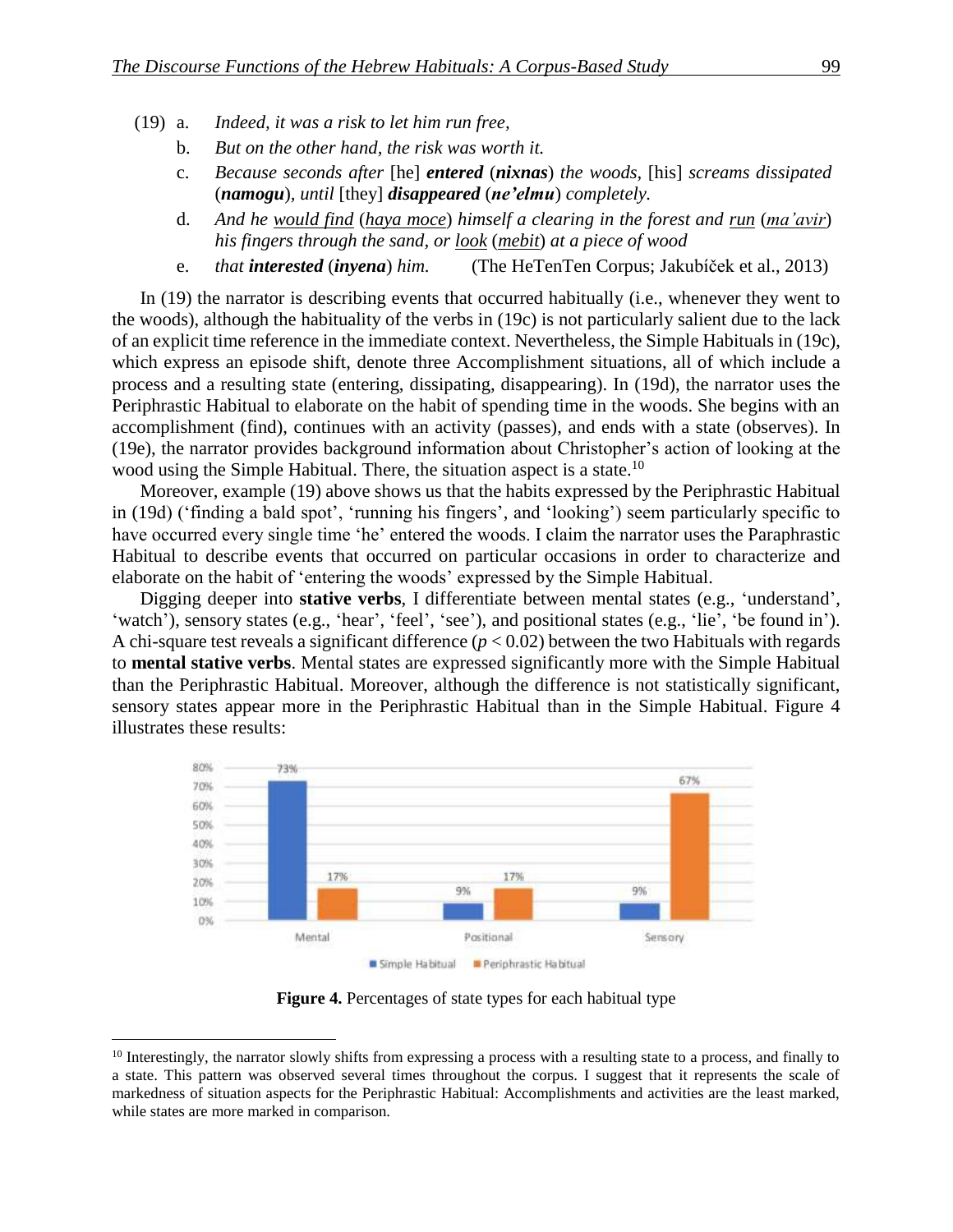Consider the following examples:

(20) *When I was young, they used to say* (*nahagu le-hagid*): *"Our secret weapon is the Arab refusal". Every time someone would propose* (*haya maci'a*) *a peace treaty, we counted* (*samaxnu*) *on the Arabs to say "no"*.

(The HeTenTen Corpus; Jakubíček et al., 2013)

- (21) *Because of too much excitement, I would run* (*hayiti rac*) *far away and not hear* (*lo šomea*) *when called*. (The HeTenTen Corpus; Jakubíček et al., 2013)
- (22) *He would* (*haya)* […] *sit* (*yošev*) *on the trail and get absorbed* (*šokea*) *in the complex patterns of the yellowing and dead leaves which covered* (*kisu*) *the earth*. 11 (The HeTenTen Corpus; Jakubíček et al., 2013)

In (20), the Simple Habitual ('counted on the Arabs to say "no"') is a mental state. In (21), the Periphrastic Habitual ('do not hear') is a sensory state. In (22), the Periphrastic Habituals ('would sit', 'get absorbed) and the Simple Habitual that follows them ('covered the earth') are all positional states.

Next, the interaction of construction type with **clause dependence** reveals a significant difference between the two Habituals (*p* < 0.03): While the Simple Habitual is used almost equally  $(p > 0.87)$  in both independent and subordinate clauses, the Periphrastic Habitual is used significantly more in independent clauses ( $p < 0.005$ ). Figure 5 summarizes these results:



**Figure 5.** Percentages of clause dependencies for each habitual type

When we look deeper into the various functions of each of the Habituals, the picture becomes clearer. In the case of the Simple Habituals, the **episode-shift** function is used significantly more in independent clauses (chi-square:  $p < 0.007$ ). In contrast, the **background** function is used significantly more in subordinate clauses (chi-square:  $p < 0.000$ ). As for the Periphrastic Habituals, the **elaboration** function is used significantly more in independent clauses (chi-square:  $p < 0.000$ ). The **contrast** function, on the other hand, does not reveal any significant difference between the two clause types, probably due to lack of data (only 3 Periphrastic Habituals were tagged for this function). These results are summarized in Figure 6 below.

<sup>&</sup>lt;sup>11</sup> In this example, the past tense auxiliary *haya* modifies several verbs. Therefore, it does not appear immediately before the verb *yošev* ('sit.PART.SG.M').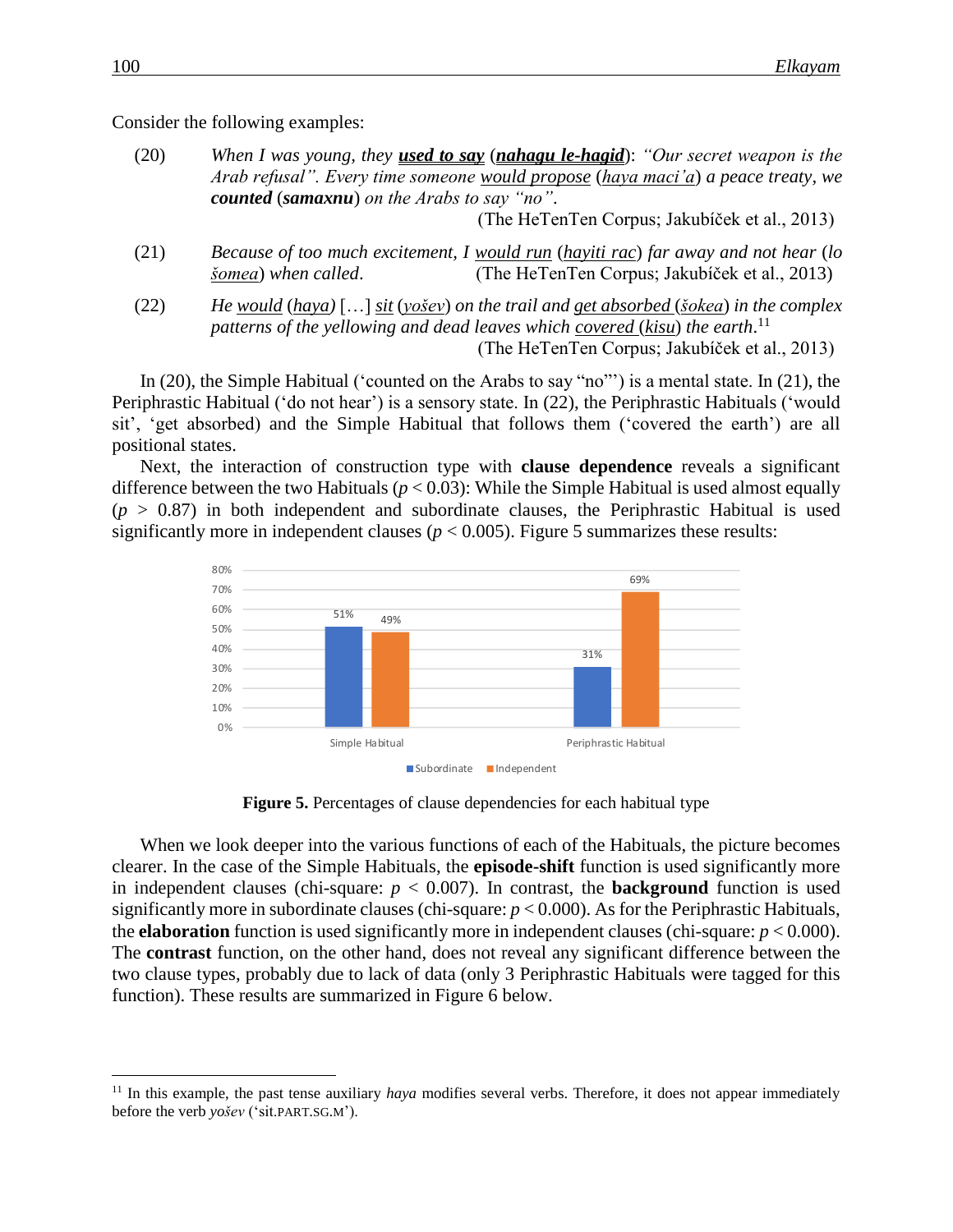

**Figure 6.** Percentages of clause dependencies for each discourse function

Moving on to the interaction between construction type and **adverbial frame**, we observe no significant difference in the prevalence of adverbial frames for each habitual: 41% of the Simple Habituals and 45% of the Periphrastic Habituals have an adverbial frame. When we observe the type of adverbial frame available in each construction type, we discover one significant difference: The Periphrastic Habitual is accompanied by a **circumstantial** adverb significantly more than the Simple Habitual ( $p < 0.01$ ). Moreover, iterative adverbs tend to be used more with the Simple Habitual than with the Periphrastic Habitual. This is a near-significant finding ( $p = 0.058$ ). These findings are illustrated in Figure 7.



**Figure 7.** Percentages of adverbial frame types for each habitual type

Consider the following examples, taken from The HeTenTen Corpus (Jakubíček et al., 2013):

- (23) […] *every evening I explained* (*hisbarti*) *to him that one did not simply become deaf all of a sudden*.
- (24) *When I was little, my grandfather used to take* (*haya loke'ax*) *me to see the model of the second temple in the Hollyland hotel*.
- (25) *When we called* (*karanu*) *his name, he would not lift* (*lo haya merim*) *his gaze*.
- (26) *Sometimes, he would not calm down* (*lo haya nirga*) *for hours*.

In (23), the Simple Habitual ('explained') is accompanied by the iterative adverb 'every evening'. In (24), the Periphrastic Habitual ('used to take') is accompanied by a periodic expression ('when I was little'). In (25), both Habituals are under the scope of the circumstantial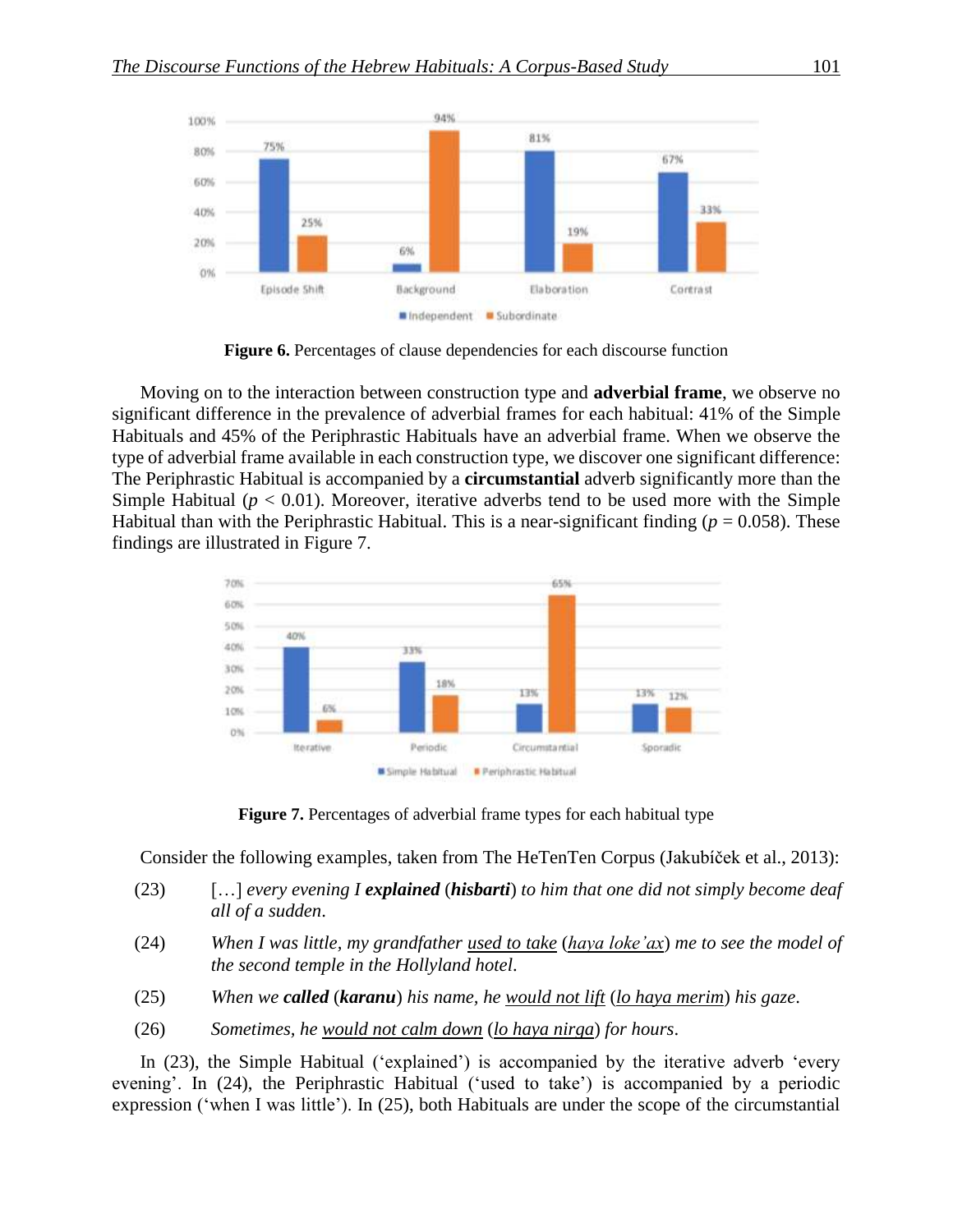expression 'when we called his name'. In (26), the Periphrastic Habitual 'would not calm down' is accompanied by the sporadic adverb 'sometimes'.

Finally, the interaction between construction type and transitivity reveals no significant differences ( $p = 0.73$ ).

### **3**xx**The Function of the Habituals in Discourse**

Based on the corpus analysis, I shall now answer the research questions presented in §1.2. The first question inquired regarding the discourse function of each of the Habituals. I conclude that the Simple Habitual expresses an **episodic habit**. Semantically speaking, the Simple Habitual conceptualizes an unmarked habit which is prototypically viewed as a whole (unless it overlaps with another event). This habit often provides a temporal frame for other habits, expressed by the Periphrastic Habitual (examples (16), (19), (25)). The discourse function of the Simple Habitual is a **topical** one: It is used to introduce new information into the discourse, i.e., a new subject and/or a shift in tense/aspect.

Another function of the Simple Habitual concerns the addition of **background** information which the speaker/narrator finds relevant to the discourse/narrative as a whole (as in examples (16), (19), (22)). This function is similar to the episode-shift function in that it **shifts the focus** of discourse. In this case, the focus is shifted from the expressed habit to a parenthetical comment of the speaker/narrator. Moreover, the functions of the Simple Habitual differ in their information status: The backgrounding function is used more in subordinate clauses, while the episode shift is used more in independent clauses. Hence, the episode-shift function is more salient in the discourse than the backgrounding function.

The Periphrastic Habitual expresses an **eventive habit**. The eventive habit is conceptualized as a particular event that stretches over some timeframe within an episode. For this reason, the Periphrastic Habitual shows more imperfective properties than the Simple Habitual (e.g., it has an overlap reading but not a consecutive reading; see §1.1). The Periphrastic Habitual thus has two functions: (i) To **elaborate** on an episodic habit by expressing a particular occasion which characterizes it (as in examples (16), (19), (20)), and (ii) To **contrast** the habit with the time of speech. Both functions are used prominently in independent clauses which demonstrate their salience in discourse. The following illustration demonstrates the interaction between the episode shift, backgrounding, and elaboration functions based on example (19). Black arrows represent elaboration, red arrows represent elaboration achieved by characterization, and green arrows represent the backgrounding function.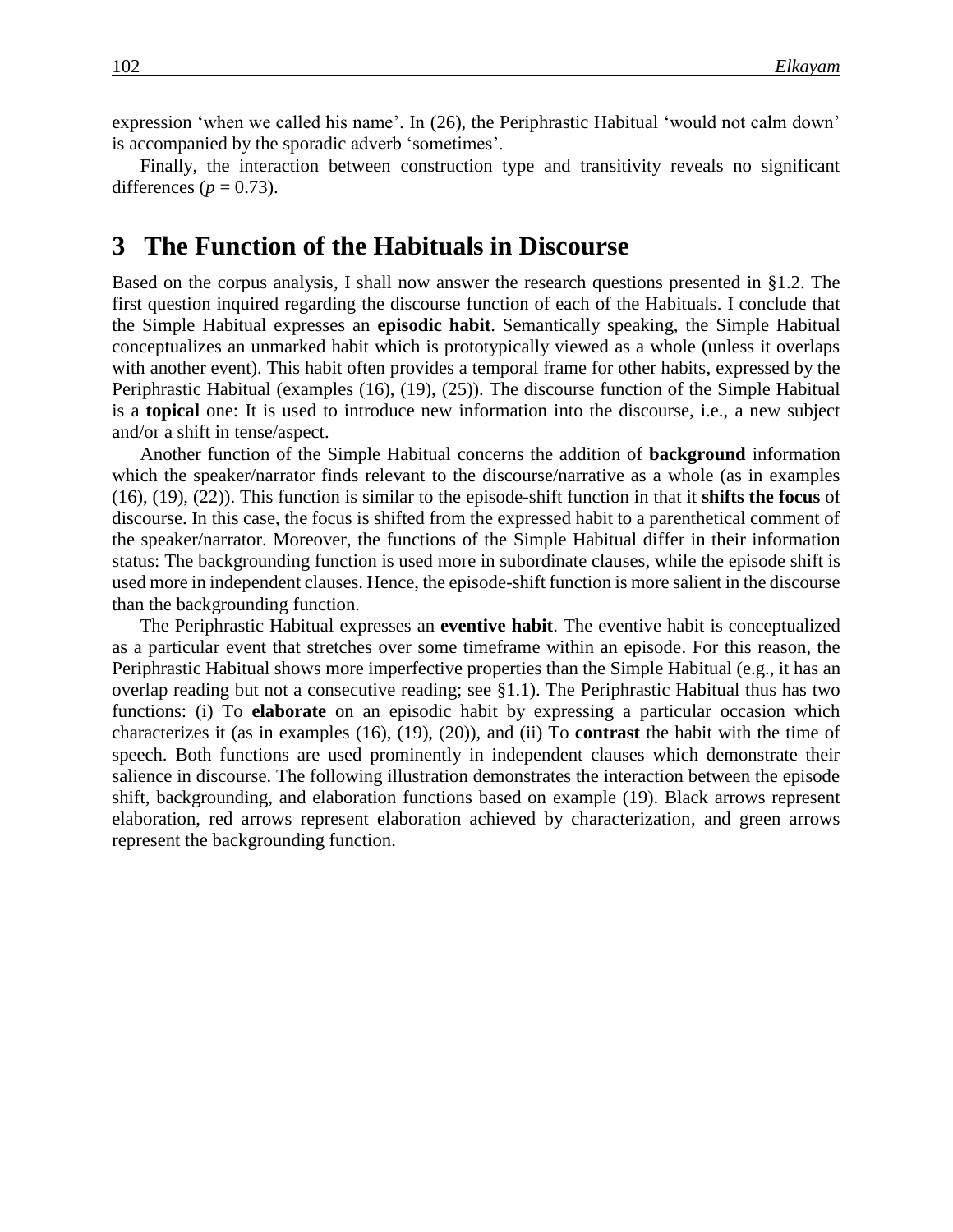

*proposition*

**Figure 8.** Illustration of the habitual functions

The second research question asked what determines the factual status of the perfective interpretation of the Periphrastic Habitual. Based on my findings (in §2.3), we can say that when the Periphrastic Habitual has the function of contrast, the perfective interpretation is a conversational implicature: The speaker intends the addressee to infer that the spoken habit ended before time of speech and no longer takes place. When the Periphrastic Habitual has the function of elaboration, the perfective interpretation is a background assumption, since the particular event expressed by the Periphrastic Habitual already takes place within an explicit temporal frame. In other words, the perfective interpretation is the implicated premise which the Periphrastic Habitual relies on when elaborating.

The third research question asked why the Simple Habitual can trigger dispositional readings (as in example (9)), while the Periphrastic Habitual cannot. To answer this question, let us look at example (9) repeated here as (27a), this time including the following utterance in (27b):

| $(27)$ a. |       |      | meri <b>tipla</b> ba- do'ar  me- antarktika.                                                                       |  |                                                                 |                                 |
|-----------|-------|------|--------------------------------------------------------------------------------------------------------------------|--|-----------------------------------------------------------------|---------------------------------|
|           |       |      | Mary handled.3sG.F in.the-mail.sG.M from-Antarctica                                                                |  |                                                                 |                                 |
|           |       |      | 'Mary handled the mail from Antarctica.'                                                                           |  |                                                                 |                                 |
|           |       |      | b. mikevan še-lo haya doar kaze,                                                                                   |  | haya<br>since that-no was.3sG.M mail.sG.M such was.3sG.M to.her | la                              |
|           | harbe | zman | <i>panuy.</i><br>a.lot.of time.sG.M.INDEF free.sG.M<br>'Since there was no such mail, she had a lot of free time.' |  |                                                                 |                                 |
|           |       |      |                                                                                                                    |  |                                                                 | (Boneh and Doron, $2010:(27)$ ) |

What example (27) shows us is that, unlike the Periphrastic Habitual (which would not be acceptable in this context), the Simple Habitual does not require actualization. However, such interpretations are marked, as they require a very specific context (I did not find any such examples in my corpus). I claim that example (27) is acceptable because of the very context that facilitates it. When the topic of the discourse is people's responsibilities, the event expressed by the *qatal* inflection does not require actualization. I assert that this is possible precisely because the Simple Habitual in (27) does not conceptualize a habitual event, but rather attributes a dispositional habit to the subject. In other words, the Simple Habitual in (27) adds propositional content about the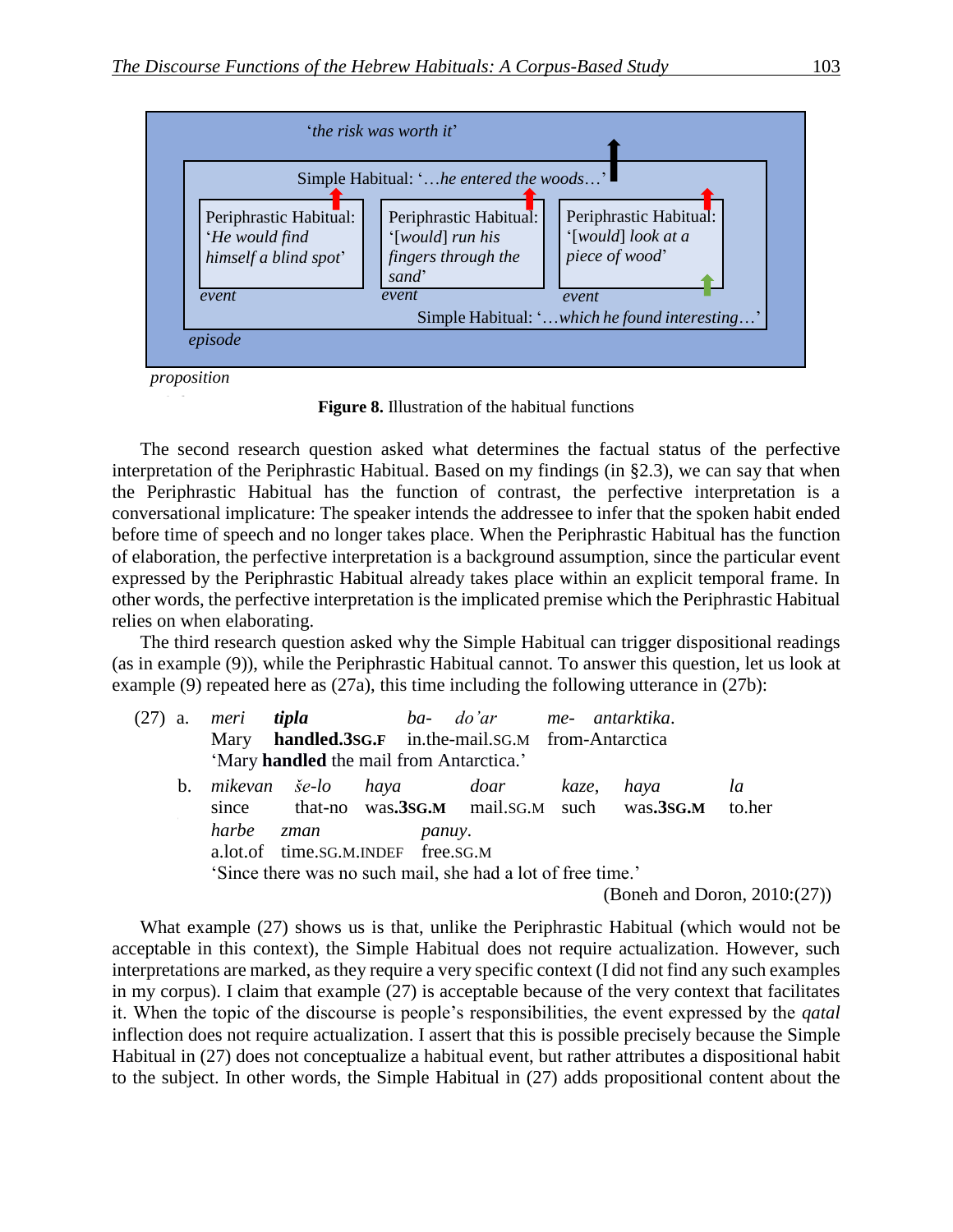subject (a disposition or responsibility), whereas the Periphrastic Habitual functions to conceptualize a habitual event.

Moreover, I claim that the attribution of a habit to a subject requires more than the *qatal* inflection and an appropriate context. It also requires a particular verb constellation, namely, a transitive verb that depicts a process. The following examples demonstrate it:

| (28) | a.            | mac'a<br>#meri<br>pitriyot                                                                                                                                                                                                                                                                                                                     | ba- ya'ar.                                                        |
|------|---------------|------------------------------------------------------------------------------------------------------------------------------------------------------------------------------------------------------------------------------------------------------------------------------------------------------------------------------------------------|-------------------------------------------------------------------|
|      |               | found.3sG.F mushroom.PL.F.INDEF<br>Mary                                                                                                                                                                                                                                                                                                        | in.the-forest.SG.M                                                |
|      |               | 'Mary found mushrooms in the forest.'                                                                                                                                                                                                                                                                                                          | (Transitive Achievement)                                          |
|      | b.            | <b>halxa</b> ba- ya'ar.<br>#meri<br>Mary went.3sG.F in.the-forest.sG.M<br>'Mary walked in the forest.'                                                                                                                                                                                                                                         | (Intransitive Activity)                                           |
|      | $C_{\bullet}$ | <b>yašva</b> al ha-safsal.<br>#meri<br>Mary sat.3sG.F on the-bench.SG.M<br>'Mary sat on the bench.'                                                                                                                                                                                                                                            | (Intransitive State)                                              |
|      | d.            | meri kisxa<br>ha-deše.<br>$et$ and $et$<br>Mary mowed.3sg.F<br>the-grass.SG.M<br>ACC<br>'Meri mowed the lawn.'                                                                                                                                                                                                                                 | (Transitive Accomplishment)                                       |
|      | e.            | mikevan še- lo haya / hayu<br>that-no was.3sG.M were.3PL mushroom.PL.F.INDEF<br>since<br>/#safsal<br>$\langle de \check{s}e \rangle$ ,<br>haya<br>bench.SG.M.INDEF grass.M.INDEF was.3SG.M to.her a.lot.of time.SG.M.INDEF<br>panuy.<br>free.SG.M<br>Since there was/were no (#mushrooms/#forest/#bench/lawn), she had a lot of free<br>time.' | $(\#pitrivot)$<br>#ya'ar<br>forest.SG.M.INDEF<br>la<br>harbe zman |

The unacceptability of (28e) as a continuation of (28a) shows that a telic event without a process (finding mushrooms in the forest) is contradicted by the denial of the existence of the mushrooms (in 28e). Similarly, an event with an intransitive process (walking in the forest), as seen in (28b), is also contradicted by the denial of the existence of the forest (in 28e). Moreover, the intransitive state in (28c) (sitting on the bench) cannot be understood as non-actualized when the existence of the bench is denied (in 28e) either. However, (28d), which depicts a transitive verb with a process (mowing the lawn), is compatible with the nonexistence of the lawn (in 28e).

Therefore, I conclude that the dispositional reading of the Simple Habituals is achieved under the following conditions: (i) A supportive context with a topic that discusses people's responsibilities, (ii) A transitive verb, and (iii) A verb that depicts a process. Thus, I refer to the habit in (27) as an **attributive habit**, since its main function is to describe the subject rather than conceptualize a habitual event. For this reason, the Simple Habitual allows non-actualized habits. For the sake of comparison, the Periphrastic Habitual depicts a **referential habit** since only an actualized habit that is conceptualized in detail can be referred to.

This can also explain the prominence of mental stative verbs with the Simple Habitual. Mental stative verbs are more easily understood as being attributed to the subject than sensory stative verbs, since the former are less prone to change. Recall this part of sentence (20): "we **counted** (*samaxnu*) on the Arabs to say 'no'". The mental stative verb *samaxnu* 'counted (on)' is understood more as a property that characterizes the subject than as a habit that repeats itself. In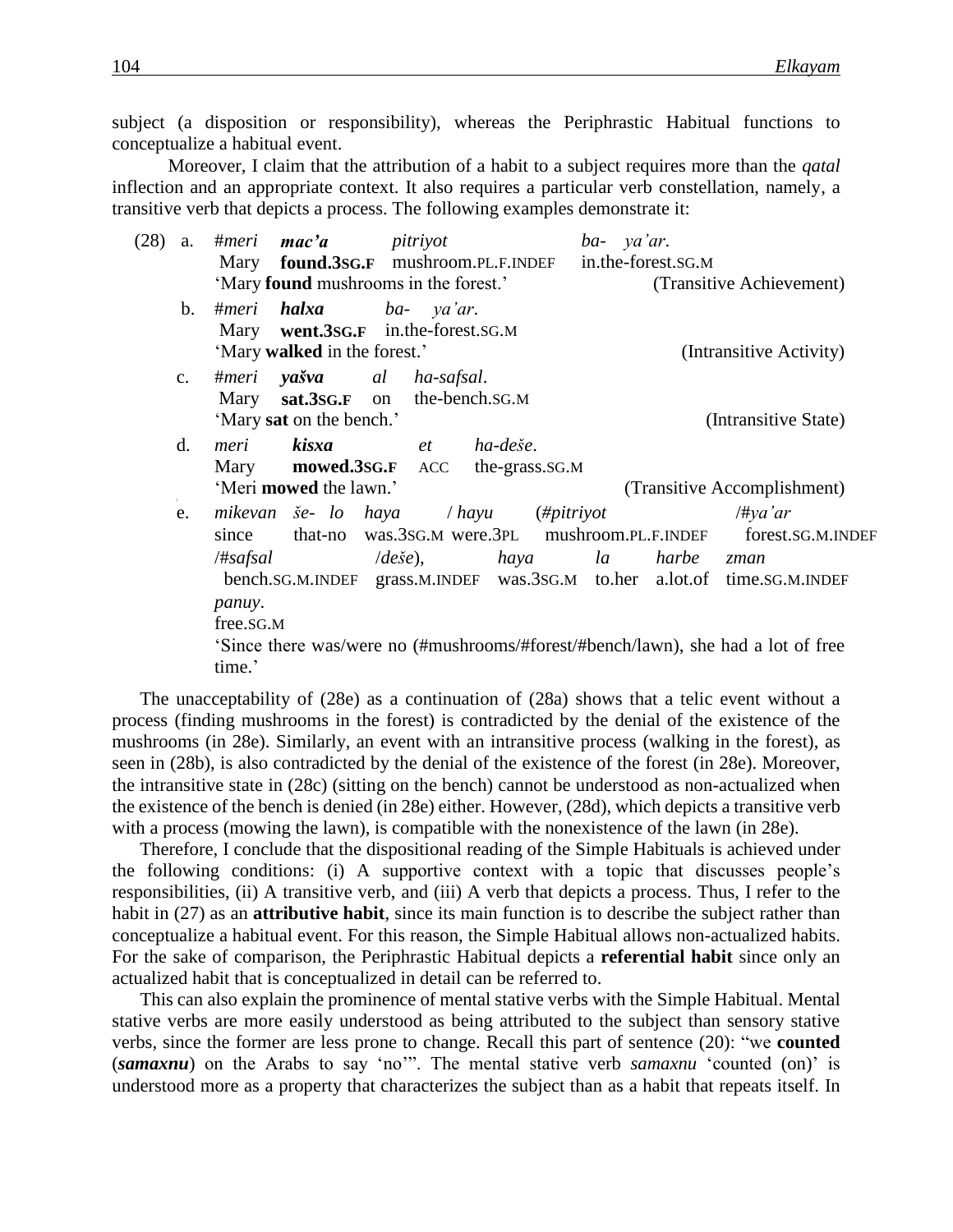this example, the speaker **justifies** his disposition (to count on the Arabs to say 'no'), rather than depicts it as a result which repeats itself depending on the circumstances.

This is why the prominent adverbial frame of the Periphrastic Habitual is a circumstance. While the Simple Habitual specializes in depicting more permanent and independent states of affairs, the Periphrastic Habitual specializes in elaboration which is circumstantial in nature. Hence, I conclude that uttering a Periphrastic Habitual with no intention to rely on previously mentioned circumstances or to contrast it with the circumstances of the time of speech, defeats the very purpose of employing it. Table 2 summarizes the discourse profiles of the Hebrew Habituals:

|                                                                         | <b>SIMPLE HABITUAL</b>                                                                             | PERIPHRASTIC HABITUAL                                   |
|-------------------------------------------------------------------------|----------------------------------------------------------------------------------------------------|---------------------------------------------------------|
| <b>SEMANTIC</b><br><b>REPRESENTATION</b>                                | episode (the habit as a whole), or<br>proposition (the attribution of<br>the habit to the subject) | event (a particular occasion of<br>the habit)           |
| <b>DISCOURSE FUNCTION</b>                                               | episode shift/backgrounding                                                                        | elaboration/contrast                                    |
| <b>PROMINENT</b><br><b>ADVERBIAL FRAME</b>                              | undetermined                                                                                       | circumstance                                            |
| <b>PROMINENT STATIVE</b><br><b>TYPE</b>                                 | mental                                                                                             | sensory                                                 |
| <b>CLAUSE DEPENDENCE</b>                                                | independent (episode shift)<br>subordinate (background)                                            | independent (elaboration,<br>contrast)                  |
| <b>ACTUALIZATION</b>                                                    | undetermined                                                                                       | actualized                                              |
| <b>ASPECT</b>                                                           | undetermined                                                                                       | durative                                                |
| <b>THE FACTUAL STATUS</b><br>OF THE PERFECTIVE<br><b>INTERPRETATION</b> | truth-compatible inference                                                                         | conversational implicature, or<br>background assumption |

**Table 2.** Summary of the discourse profiles of the Hebrew Habituals

## **4** Conclusions and Final Remarks

In this paper I have determined the discourse functions of the Hebrew Habituals based on a corpus of colloquial and literary written Hebrew. I have shown that the Periphrastic Habitual refers to an **eventive habit**. This habit functions in discourse to contrast a past habit with the time of speech, or to elaborate on a previously mentioned habit. These uses explain best the semantic properties of the Periphrastic Habitual, such as imperfectivity and actualization. The Simple Habitual was shown to refer to an **episodic habit** which is presented as a whole. In discourse it shifts the focus of attention to present a new subject, tense/aspect, and circumstances. Additionally, it provides a temporal frame for the occasions of a habit expressed by the Periphrastic Habitual. This study shows that semantic meanings are inseparable from their discourse functions. In order to understand why a certain from has its particular semantic meaning, one has to observe how this form is used in discourse. Such an analysis reveals the interrelations between semantics and discourse.